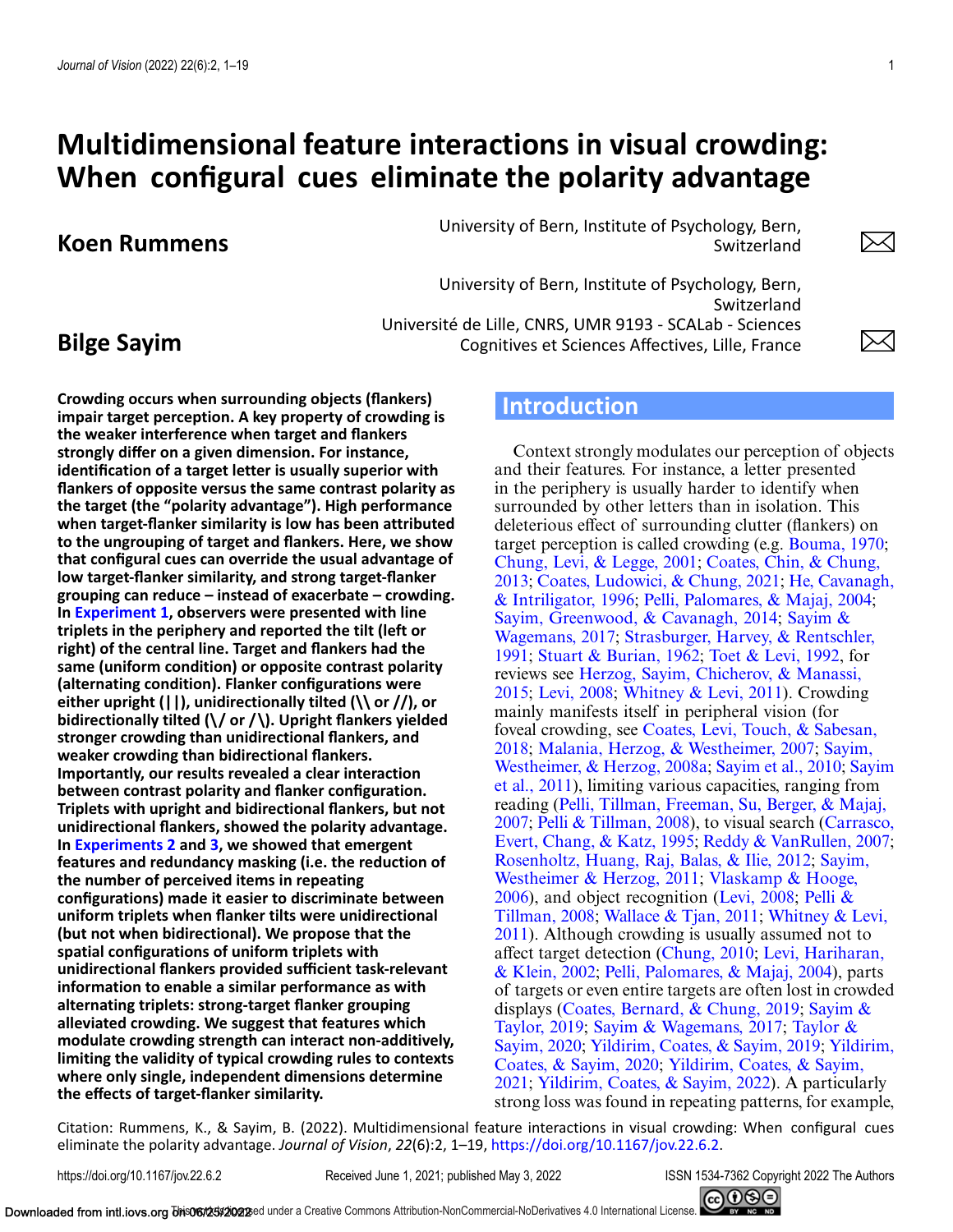Crowding has several key properties. Typically, crowding is stronger when flankers are located closer to the target [\(Bouma, 1970;](#page-15-0) [Toet & Levi, 1992\)](#page-17-0). Another signature characteristic of crowding is its dependence on target-flanker similarity. Target identification is generally better when the similarity between the target and its surrounding flankers is low. For instance, it was shown that identifying a crowded letter was superior with opposite compared to same contrast [polarity flankers \(](#page-16-0)[Chung & Mansfield, 2009](#page-15-0)[;](#page-16-0) Kooi, Toet, Tripathy, & Levi, 1994; [Rosen & Pelli, 2015;](#page-17-0) [Rummens & Sayim, 2019;](#page-17-0) [Rummens & Sayim, 2021\)](#page-17-0), a benefit referred to as the "polarity advantage" [\(Chakravarthi & Cavanagh, 2007\)](#page-15-0). Similarly, previous studies revealed that flanker tilts closer to the target orientation yielded stronger crowding than flanker tilts [further away \(](#page-16-0)[Andriessen & Bouma, 1976](#page-15-0)[;](#page-16-0) Hariharan, Levi, & Klein, 2005; [He, Wang, & Fang, 2019;](#page-16-0) Levi, [Hariharan, & Klein, 2002;](#page-16-0) Solomon, Felisberti, & Morgan, 2004; [Wilkinson, Wilson, & Ellemberg, 1997\)](#page-17-0). This "similarity rule" of crowding has been shown for a broad range of other features, such as binocular [disparity \(](#page-16-0)[Astle, McGovern, & McGraw, 2014](#page-15-0)[;](#page-16-0) Kooi et al., 1994; [Sayim et al., 2008a](#page-17-0)[\), color \(Greenwood](#page-15-0) & Parsons, 2020; [Kooi et al., 1994;](#page-16-0) Manassi, Sayim, & Herzog, 2012; [Põder, 2007;](#page-16-0) [Sayim, Westheimer, &](#page-16-0) [Herzog, 2008a\), complexity \(Bernard & Chung, 201](#page-17-0)[1;](#page-15-0) [Sayim & Wagemans, 2017](#page-17-0)[\), motion \(Greenwood &](#page-15-0) [Parsons, 2020\), and shape \(Kooi et al., 1994;](#page-16-0) Nazir, 1992; [Manassi et al., 2012;](#page-16-0) Sayim, Westheimer, & Herzog, 2010; but see [Melnik, Coates, & Sayim, 2](#page-17-0)[020\)](#page-16-0).

The similarity rule suggests that crowding is always weaker when the closest flankers strongly differ from the target on a given dimension. However, purely local interactions between the target and the innermost flankers do not reliably predict crowding. Instead, performance depends on the whole configuration, and, more specifically, on how strongly a target groups with its global context (the target and all its flankers; e.g. [Choung, Bornet, Doerig, & Herzog, 2021;](#page-15-0) Doerig, [Bornet, Rosenholtz, Francis, Clarke, & Herzog,](#page-15-0) 2019; [Herzog & Manassi, 2015;](#page-16-0) Sayim, Westheimer, & Herzog, 2010; [Sayim et al., 2011\). For example,](#page-17-0) offset discrimination for a black vernier was worse when embedded in an array of alternating black and white flanking lines compared to when all flanking lines were white [\(Sayim et al., 2008a\)](#page-17-0). The innermost flankers were white in both conditions, hence, not the local but the global target context accounted for the different results. In general, local target-flanker

similarity falls short when predicting performance in crowding tasks. Instead, how strongly the target groups with its global context needs to be taken into account. Several measures have been proposed to quantify target-flanker grouping. When observers rated how much the target stood out from its flankers, higher target conspicuity was associated with weaker crowding [\(Saarela, Sayim, Westheimer, & Herzog, 2009;](#page-17-0) [Sayim & Cavanagh, 2013\)](#page-17-0). Similarly, performance in a visual search task was predictive of crowding: targets that "popped out" in visual search were less crowded [\(Gheri, Morgan, & Solomon, 2007;](#page-15-0) Sayim, [Westheimer, & Herzog, 2011\). Moreover, contextual](#page-17-0) modulation itself was proposed as a measure of grouping strength, with performance in a crowding task quantifying the strength of (target-flanker) grouping [\(Sayim, Westheimer, & Herzog, 2010\)](#page-17-0). In general, it was shown that when target-flanker grouping was weak, the target stood out from its context, resulting in better [performance than when grouping was strong \(Banks,](#page-15-0) Larson, & Prinzmetal, 1979; [Livne & Sagi, 2007;](#page-16-0) Livne & Sagi, 2010; [Malania, Herzog, & Westheimer, 2007;](#page-16-0) [Manassi, Sayim, & Herzog, 2012;](#page-16-0) [Rosen & Pelli, 2015;](#page-17-0) [Saarela, Sayim, Westheimer, & Herzog, 2009;](#page-17-0) Sayim, Westheimer, & Herzog, 2010; [Sayim et al., 2011\)](#page-17-0).

Conventional crowding rules of spacing, similarity, and grouping have typically been shown using task-irrelevant flankers: observers were asked to report a single target, while processing of the flankers was not required. However, when the context was task-relevant, previous studies showed that conventional crowding [rules did not readily apply \(Melnik, Coates, & Sayim,](#page-16-0) 2018; [Rummens & Sayim, 2021\)](#page-17-0). For instance, when all letters of a trigram had to be reported, the recognition [of the central letter was only minimally better \(Chung](#page-15-0) & Mansfield, 2009) or similar (Rummens & Sayim, [2021\) when neighboring letters had opposite compa](#page-17-0)red to identical contrast polarity. These findings are consistent with high target-flanker similarity being less costly when all letters were targets instead of a [single letter only \(](#page-17-0)[Huckauf & Heller, 2002](#page-16-0)[;](#page-17-0) Rummens & Sayim, 2021; [Zhang, Zhang, Liu, & Yu, 2012\)](#page-18-0). Furthermore, word recognition, a task in which all letters are task-relevant, has been shown to benefit from strong (compared to weak) grouping between adjacent word parts. Specifically, performance was better for words consisting of parts with the same compared to opposite polarity, revealing benefits of uniformity when multiple crowded items were task-relevant (Rummens [& Sayim, 2019\). Conventional crowding rules were also](#page-17-0) called into question when target and flankers combined into a configuration with particular emergent features. For example, when stimuli comprised a central target chevron (pointing up or down) flanked by chevrons on all four sides, crowding was surprisingly weaker at closer than at larger spacings between the target and a flanking chevron [\(Melnik, Coates, & Sayim, 2018\)](#page-16-0). This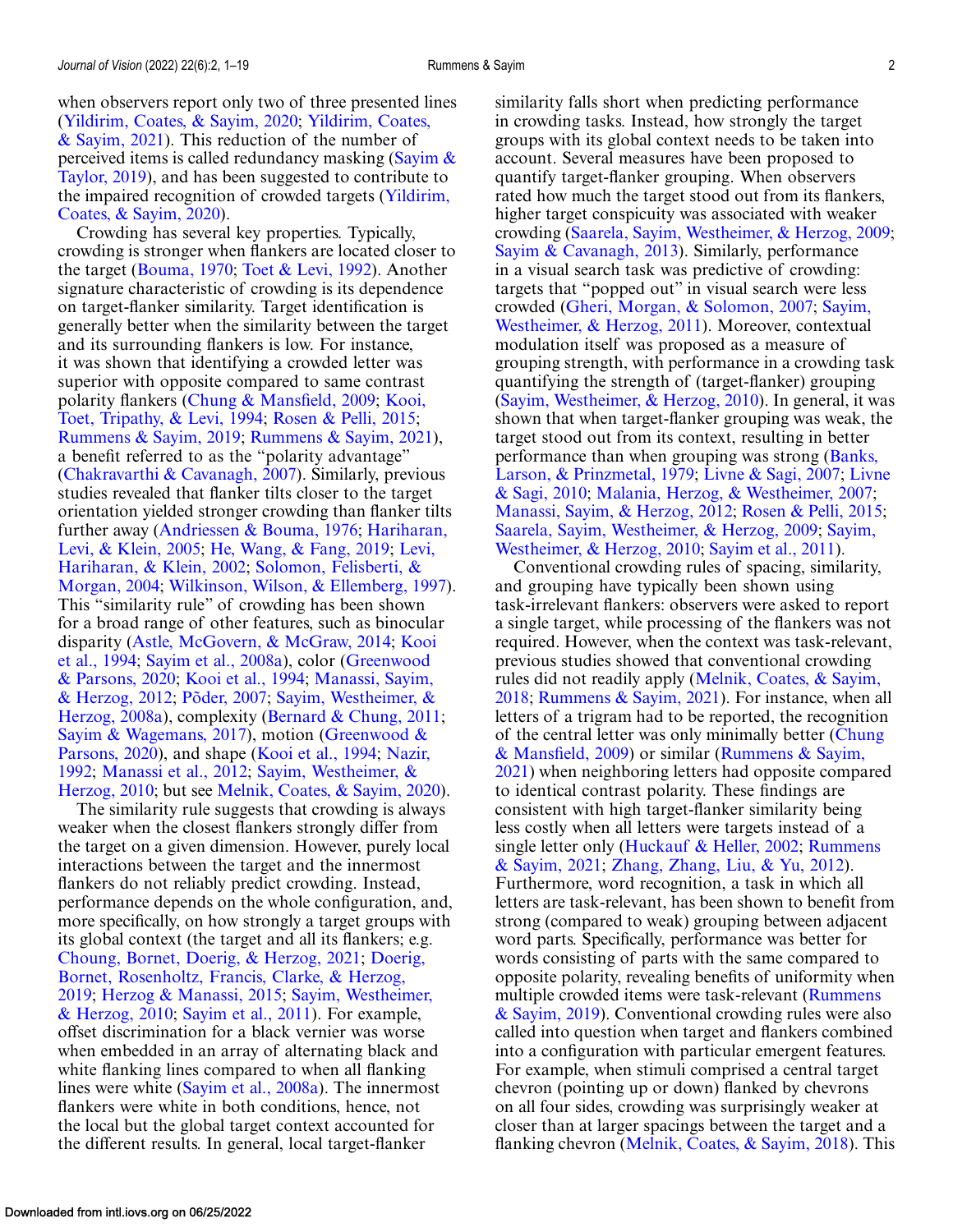reversal of the typical effect of target-flanker spacing was attributed to emergent features of the target and the (critical) flanker. The effect of strong grouping yielding weak crowding was increased when observers reported the entire target-flanker configuration (making the critical flanker task-relevant). In a subsequent study, a diamond shape was better recognized among diamonds versus Xs, again showing a reversal of the similarity rule [\(Melnik, Coates, & Sayim, 2020\)](#page-16-0). These findings suggested that strong grouping of the target with the flankers can – contrary to the generally deleterious effect – alleviate crowding. Taken together, when flankers were task-relevant or informative about target identity by forming a salient configuration with the target, key properties of crowding did no longer apply.

Effects of target-flanker similarity and grouping have typically been investigated by varying similarity on a single feature dimension, while controlling for target-flanker differences on other dimensions. For instance, studies that revealed the polarity advantage with a rotated T-task typically compared performance between stimuli comprising Ts of same versus opposite contrast polarity (e.g. [Chakravarthi & Cavanagh, 2007;](#page-15-0) [Chung & Mansfield, 2009;](#page-15-0) [Kooi et al., 1994;](#page-16-0) Rummens [& Sayim, 2021\). As all items were Ts, potential effects](#page-17-0) of shape differences between target and flankers were minimized. When target and flankers did vary on several dimensions (color, spatial frequency, and orientation), multiple features interacted in an additive fashion: performance improved with increasing number of feature dimensions on which the target differed from its flankers [\(Põder & Wagemans, 2007\)](#page-16-0). Similarly, whereas temporal (i.e. flanker preview; [Huckauf & Heller, 2004;](#page-16-0) [Scolari, Kohnen, Barton, & Awh, 2007\)](#page-17-0) and figural ungrouping [\(Manassi, Sayim, & Herzog, 2013;](#page-16-0) Sayim, [Westheimer, & Herzog, 2010\) have been shown to](#page-17-0) individually reduce – but usually not abolish – crowding, crowding was absent when both types of ungrouping were combined [\(Sayim, Westheimer, & Herzog, 2008b\)](#page-17-0). Additive effects of features in multiple dimensions were also suggested with foveal studies, revealing that the combined effect of grouping by proximity and (luminance) similarity (Kubovy  $\&$  van den Berg, 2008) [or proximity and collinearity \(Claessens & Wagemans,](#page-15-0) 2005) was equal to the sum of both individual effects.

By contrast, recent crowding studies suggested that multiple features may also interact in a non-additive manner. For instance, as outlined above, whether close target-flanker spacing hindered or helped performance depended on the emergent feature elicited by the [combination of the target and flankers \(Melnik, Coates,](#page-16-0) & Sayim, 2018). Similarly, configural cues have been suggested to counteract the typical benefit for target identification when flankers were of opposite compared [to same contrast polarity as the target \(Rummens](#page-17-0) & Sayim, 2021; [Experiment 3\)](#page-8-0). In the latter study,

observers were instructed to report the tilt of the central line (left or right) of three horizontally arranged lines (i.e. triplets), with each line having a left- or rightward tilt (8 possible configurations; see [Figure 1A](#page-3-0) for an example). Interestingly, both with 100 ms and 150 ms presentation duration, there was no polarity advantage: Identification of the central line tilt was similar when target and flankers had the same contrast polarity (uniform condition) compared to the opposite contrast polarity (alternating condition; see [Figure 1B](#page-3-0)). Similar performance in the uniform and alternating conditions suggested that uniform triplets benefitted from configural cues not available in alternating triplets. Hence, the validity of the similarity rule seemed contingent on orientation cues of the stimulus. The lack of an advantage for alternating compared to uniform triplets contrasted with earlier studies showing a polarity advantage with similar stimuli (e.g. a vernier flanked by same or opposite contrast polarity lines; [Sayim, Westheimer, & Herzog, 2008a\)](#page-17-0).

In the current study, we examined how the interaction of multiple features – contrast polarity and orientation – conjointly affected crowding. Specifically, we examined whether – and how – flanker orientations affected the polarity advantage in crowding. To this aim, we measured tilt discrimination of a crowded line [\(Experiment 1\)](#page-3-0). Stimuli comprised three horizontally arranged lines (line triplets). Observers were asked to report the tilt of the central line (either left- or rightward). The orientations of the flanking lines were varied: upright (||), unidirectionally tilted ( $\lambda$  and  $\ell$ ), or bidirectionally tilted  $(\sqrt{a} \text{ and } \sqrt{b})$ . In two conditions, the flankers had either the same contrast polarity as the target (uniform condition), or the opposite contrast polarity (alternating condition). Within each block, contrast polarity and flanker tilt were kept constant, and only the central line tilt was randomized (left or right). Bidirectional flankers yielded stronger crowding and unidirectional flankers weaker crowding than upright flankers. The polarity advantage was observed with upright and bidirectional but not unidirectional flankers, demonstrating a clear interaction between contrast polarity and orientation.

In two follow-up experiments, we investigated to what [extent the two factors "emergent features" \(Experiment](#page-6-0) 2) and "redundancy masking" [\(Experiment 3\)](#page-8-0) contributed to the absence of the polarity advantage with unidirectional flankers. In [Experiment 2,](#page-6-0) observers performed an odd quadrant task, indicating which line triplet differed from the other three triplets presented. As in [Experiment 1,](#page-3-0) line triplets had unidirectional or bidirectional flankers (no upright flankers), and were uniform or alternating in contrast polarity. The odd line triplet differed from the other three triplets by the central line tilt only. Our results revealed better discrimination between triplets with unidirectional flankers (e.g.  $\|\cdot\|$  versus  $\langle\cdot\rangle$ ) compared to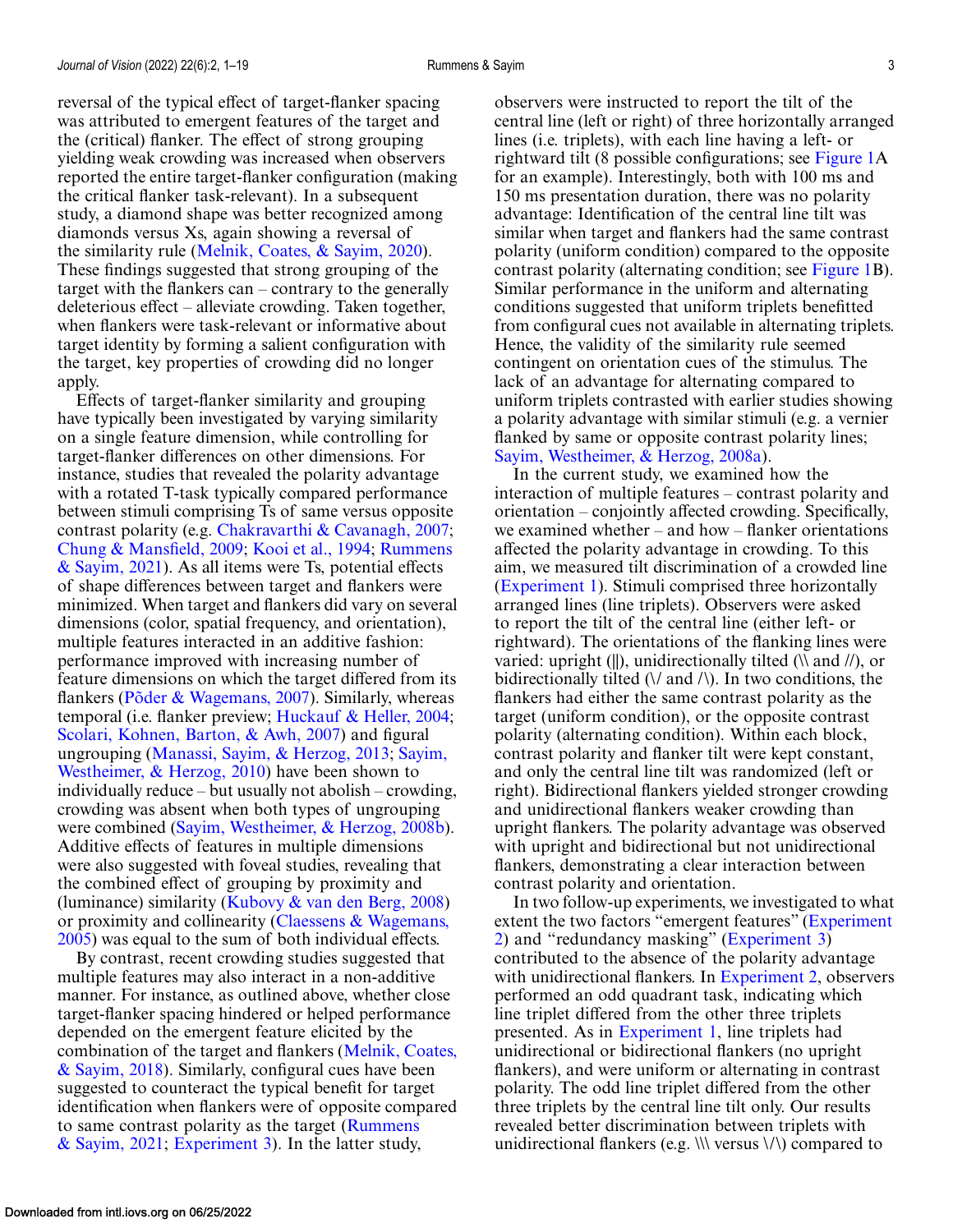<span id="page-3-0"></span>

Figure 1. (**A**) Examples of stimuli as used in [Rummens and Sayim \(2021\).](#page-17-0) Stimuli consisted of three tilted lines that were either uniform or alternating in contrast polarity. Uniform triplets were all white ("WWW") or all black ("BBB"), alternating triplets consisted of a black central line with white flanking lines ("BWB"), or vice versa ("WBW"). Each line was either tilted to the left or right from vertical, resulting in eight possible configurations. (**B**) In two experiments (100 and 150 ms presentation duration; 12 participants each), the polarity advantage was absent when reporting the tilt of the central line. Error bars represent the standard error of the mean. The dotted (dashed) line denotes unflanked performance for 100 (150) ms. Adapted from [Rummens and Sayim \(2021\).](#page-17-0)

bidirectional flankers (e.g. \\/ versus \//). Specifically, a configural superiority effect was found for triplets with unidirectional flankers, as observers were faster to report the odd-one-out with triplets than with single lines. Triplets with bidirectional flankers did not show a configural superiority effect. Taken together, our findings suggested that emergent features benefitted performance for line triplets with unidirectional flankers only. Importantly, the benefit of emergent features was greater when discriminating between uniform than between alternating triplets with unidirectional flankers.

In [Experiment 3,](#page-8-0) we investigated whether redundancy masking contributed to the good performance with uniform triplets flanked by unidirectional lines in Experiment 1. As redundancy masking most strongly affects highly regular stimuli (Yildirim, [Coates, & Sayim, 2020\), it is likely that it affecte](#page-18-0)d triplets comprised of three similarly tilted lines (\\\ or ///-triplets) but not when the central line was of opposite tilt than both its flankers  $(\sqrt{\ }$  or  $/\sqrt{\ }$ -triplets). A reduction of the perceived number of identical lines may have provided task-relevant information that facilitated the discrimination of uniform triplets with unidirectional flankers. In [Experiment 3,](#page-8-0) observers reported the number of lines of stimuli comprising three to five tilted black lines. Critically, uniform triplets with uni- and bidirectional flankers, identical to those of Experiment 1, were included. Our findings revealed a reduction of the number of reported lines when all lines were tilted in the same direction (e.g.  $\langle \langle \rangle \rangle$ ) but not when triplets contained opposite tilt directions (e.g. \/\). These findings suggested that redundancy masking – similarly to emergent features – benefitted the discrimination between \\\- and \/\-triplets but not between \\/- and \//-triplets.

In sum, we showed that the often-replicated polarity advantage was absent when triplets had flankers with unidirectional tilts. We propose that spatial characteristics of the stimulus – emergent features [\(Experiment 2\)](#page-6-0) and the susceptibility to redundancy masking  $(Experiment 3)$  – likely provided observers with cues that contributed to the good performance with uniform triplets comprising unidirectional flankers (Experiment 1). Spatial configurations formed by only three lines may contain sufficiently potent cues to overcome the usual cost of same versus opposite contrast polarity.

# **Experiment 1: Tilt discrimination task**

### **Method**

#### *Subjects*

Eight observers (men  $=$  3, women  $=$  5; age range  $= 21-28$  years) with self-reported normal or corrected-to-normal vision participated. Prior to the experiment, all participants provided their written informed consent. Experiments were in accordance with the ethical standards of the Declaration of Helsinki, and approved by the Ethics Committee of the University of Bern.

#### *Apparatus*

A custom-written Python program was run by Psychopy2 [\(Peirce, Gray, Simpson, MacAskill,](#page-16-0)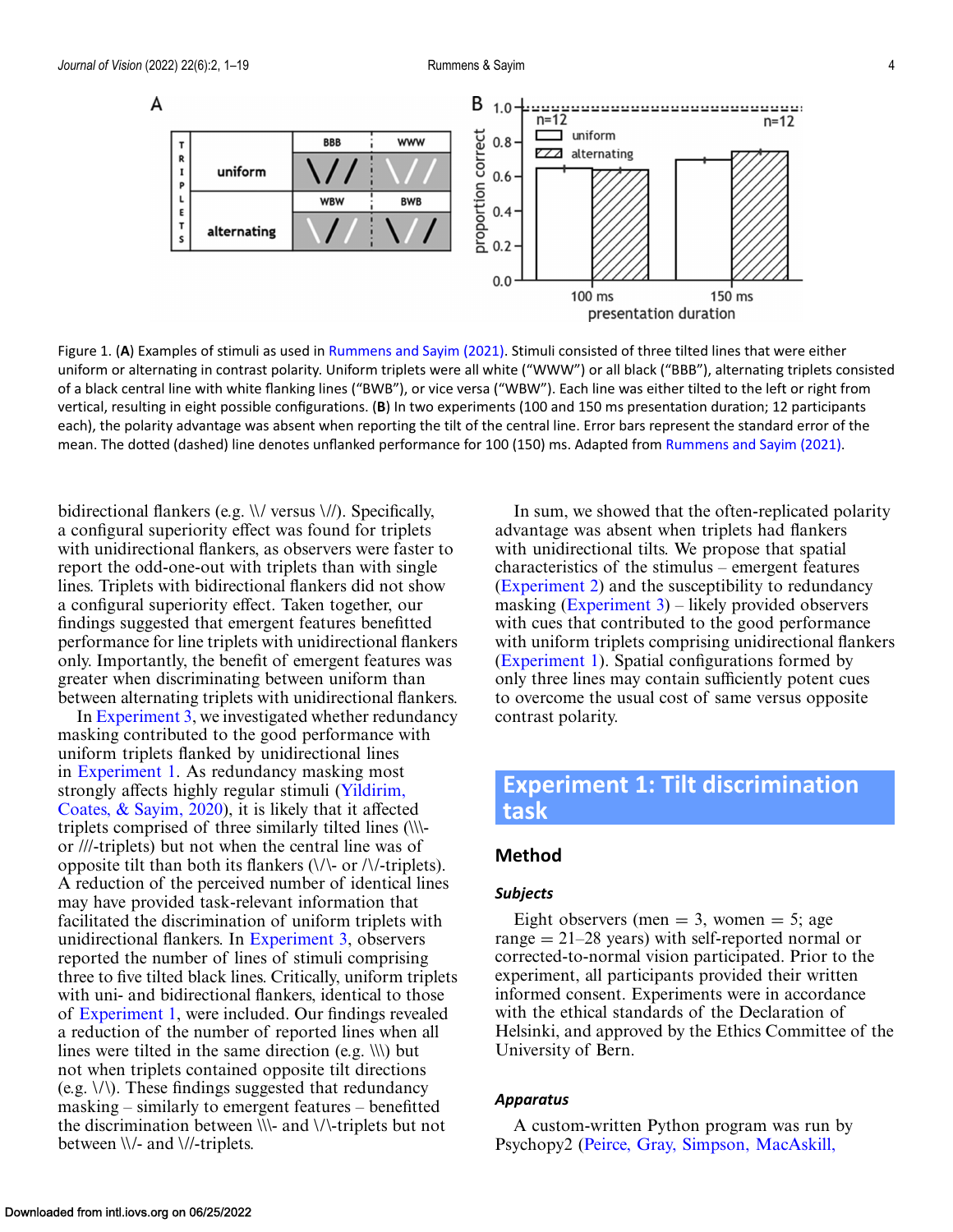<span id="page-4-0"></span>

Figure 2. Overview of the stimuli (**A**), procedure (**B**), and results (**C**). (**A**) Stimuli were line triplets, either uniform or alternating in contrast polarity. Uniform triplets consisted of all black (BBB) or all white (WWW) lines. Alternating triplets comprised a black central line with white flankers (WBW) or vice versa (BWB). Flanker tilts were either upright ( $||$ ), unidirectional ( $\setminus$  or  $/$ ), or bidirectional ( $\setminus$ or / \). Upright flankers had no tilt, uni- and bidirectional flankers had tilts of −20 degrees, -10 degrees, 10 degrees, or 20 degrees. Uni- and bidirectional flanker tilts were either symmetrical (same absolute values) or asymmetrical (different absolute values). (Only symmetrical configurations with tilts of 20 degrees in absolute value are depicted.) (**B**) Time course of a trial, showing an alternating triplet with non-symmetrical bidirectional flankers. (**C**) Results of the tilt discrimination experiment. Thresholds are displayed as a function of flanker configurations, separately for uniform and alternating triplets. Error bars indicate the standard error of the mean. The dotted line denotes the 75 percent correct threshold of the unflanked condition. With uniform and alternating triplets combined, performance was superior with unidirectional compared to upright and bidirectional flankers. The polarity advantage was shown for triplets with upright and bidirectional flankers, but was surprisingly absent when flankers had unidirectional tilts.

[Höchenberger, Soso, Kastman, & Lindeløv, 2019\)](#page-16-0) on a PC computer. Stimuli were displayed on a 22 inch CRT monitor (HP,  $p1230$ , refresh rate  $= 110$  Hz, resolution  $= 1152 \times 864$ ). Supported by a head- and chinrest, observers were seated at 57 cm distance from the screen in a dimly lit room.

#### *Stimuli*

Stimuli (see Figure 2A) were line triplets comprising three adjacent lines, each of 1 degree height and 0.07 degrees width. Lines were 0.75 degrees apart, horizontally arranged, and centered on the horizontal meridian. Line triples were centered at 10 degrees eccentricity, and randomly shown in the left or right hemifield. The tilt of the central target line was varied with an adaptive QUEST-procedure (Watson & Pelli, [1983\), with a random clockwise or counterclockwise ti](#page-17-0)lt of 15 degrees from vertical as the starting value. There were three types of flanker configurations: flanking lines were either vertical (*upright* flankers: ||), were both tilted to the left or right (*unidirectional* flankers:  $\mathcal{N}$  or //), or had one leftward and one rightward tilt (*bidirectional* flankers: \/ or /\). When tilted, flanker

orientations comprised all possible combinations of 10 degrees or 20 degrees counterclockwise or clockwise tilts from vertical. Uni- and bidirectional flankers were *symmetrical* when identical in absolute value, or *non-symmetrical* when absolute values of the left and right flanker differed. Overall, seventeen flanker configurations (1 upright, 8 unidirectional, and 8 bidirectional flanker configurations), and a no-flanker condition were included. Lines were either *uniform* or *alternating* in contrast polarity. Uniform stimuli consisted of all black (0.02 cd/m2; "BBB") or all white  $(89.9 \text{ cd/m}^2;$  "WWW") lines. Alternating stimuli consisted of a black central line with white outer lines ("WBW"), or vice versa ("BWB"). Line triplets were displayed on a middle grey background  $(45.0 \text{ cd/m}^2)$ .

#### *Procedure*

We measured orientation discrimination for the central line within a line triplet. Line triplets varied in contrast polarity and flanker configurations. Neighboring lines were of the same contrast polarity in uniform triplets, and of opposite contrast polarity in alternating triplets. Both for uniform and for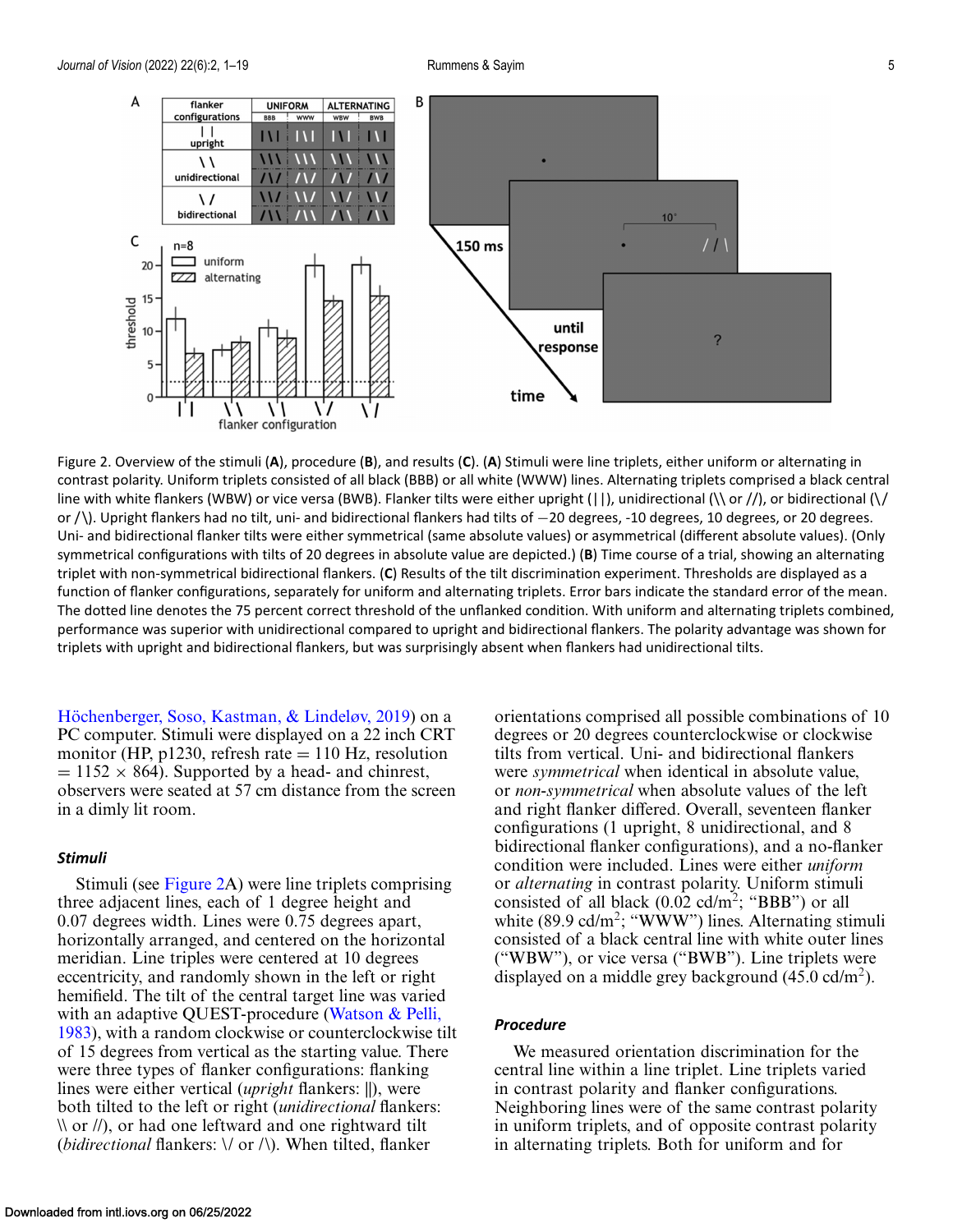alternating triplets, we measured tilt discrimination for the central line when surrounded by the different flanker configurations introduced above.

The experiment comprised two sessions of approximately 75 minutes each, which were separated by a 30-minute break. At the beginning of each session, we measured performance for unflanked black or white lines. In each session, observers completed all flanker configurations for two contrast polarity conditions. Trials were blocked by contrast polarity and flanker configuration. Each block consisted of 50 trials, preceded by four practice trials that were not part of the QUEST-staircase. The contrast polarity condition switched after every block. The order of contrast polarity conditions and the order of flanker configurations for each contrast polarity condition were randomized. Each participant completed 3500 trials (3400 flanked; 100 unflanked) in total.

#### *Task*

Observers were asked to judge the tilt direction, either left- or rightward relative to the vertical, of the central line within a line triplet. The experimental procedure is depicted in [Figure 2B](#page-4-0). First, a black fixation dot was presented in the center of the screen. Participants were instructed to focus on the fixation dot throughout each trial. Upon key press, a triplet was presented for 150 ms at 10 degrees eccentricity randomly to the left or right of the fixation dot. After stimulus presentation, the fixation dot remained on the screen for 50 ms. Next, a question mark was presented until observers pressed "s" for a leftward or "k" for a rightward tilt.

#### **Results**

Per participant, we obtained the 75% correct thresholds for each condition of contrast polarity by flanker configuration. Thresholds for uniform BBB- and WWW-triplets were averaged as well as for alternating WBW- and BWB-triplets. Results are displayed in [Figure 2C](#page-4-0). We conducted a repeated measures ANOVA including the thresholds as dependent variable, and both contrast polarity (uniform and alternating) and flanker configurations (upright, and both the symmetrical and nonsymmetrical variants of unidirectional and bidirectional flanker configurations) as factors. All post hoc pairwise comparisons were Tukey tests.

We found a main effect of contrast polarity. All flanker configurations taken together, tilt discrimination for the central line was better for alternating compared to uniform line triplets  $(F(1,7) = 45.80, p < 0.001,$  $\eta^2 = 0.07$ ). A main effect of flanker configuration  $(F(4,28) = 29.13, p < 0.001, \eta^2 = 0.50)$  was

characterized by worse performance for bidirectional flanker tilts (symmetrical and asymmetrical) compared to both unidirectional (symmetrical and asymmetrical) and upright flankers (*p* values for all six comparisons: < 0.001). Performances of the upright, symmetrical unidirectional, and asymmetrical unidirectional flankers did not differ (all  $p$  values  $> 0.52$ ), neither did performances of symmetrical and asymmetrical bidirectional flankers ( $p > 0.99$ ). The effect of contrast polarity depended on flanker configurations  $(F(4,28) = 4.15, p < 0.001, \eta^2 = 0.05)$ . Performance for alternating compared to uniform line triplets was superior for upright  $(p < 0.02)$  and bidirectional flankers (symmetrical:  $p = 0.01$ ; asymmetrical:  $p < 0.04$ ), but similar for unidirectional flankers (symmetrical:  $p = 1.0$ ; asymmetrical:  $p = 0.98$ ).

Next, we examined whether the magnitude of flanker tilts in the uni- and bidirectional flankers condition affected thresholds (see [Figure 3\)](#page-6-0). Uniand bidirectional flanker configurations had absolute average deviations from the vertical of 10, 15, and 20 degrees. Absolute tilts averaged to 10 and 20 degrees when symmetrical, and to 15 degrees when asymmetrical. For example, asymmetrical bidirectional flankers with one flanker tilted by 10 degrees to the left and the other by 20 degrees to the right have an average absolute tilt of 15 degrees. To test for any differences in threshold depending on tilt magnitude of the flankers, we ran a repeated measures ANOVA with flanker configuration (uni- and bidirectional tilts), absolute deviation from vertical (10 degrees, 15 degrees, and 20 degrees), and contrast polarity (uniform and alternating) as factors, and thresholds as dependent variable. A main effect of deviation from vertical  $(F(2,14) = 6.94, p < 0.01, \eta^2 = 0.02)$  indicated better performance with 10 degree tilts compared to both other tilts (10 degrees versus 15 degrees:  $p < 0.05$ ; 10 degrees versus 20 degrees:  $p < 0.05$ ). Thresholds were lower for alternating compared to uniform triplets  $(F(1,7) = 17.70, p < 0.01, \eta^2 = 0.04)$ , and for unirelative to bidirectional tilts  $(F(1,7) = 46.84, p < 0.001,$  $\eta^2 = 0.51$ ). As shown in our first analysis, the effect of contrast polarity depended on flanker configuration  $(F(1,7) = 16.81, p < 0.01, \eta^2 = 0.05)$ . Furthermore, we found a three-way interaction between flanker configuration, average flanker tilt, and contrast polarity  $(F(2,14) = 5.07, p < 0.05, \eta^2 = 0.02).$ 

With unidirectional flankers, the flankers' absolute deviation from vertical affected thresholds neither for uniform (*p* values of all three comparisons above 0.19) nor for alternating triplets (*p* values of all three comparisons above 0.99). With bidirectional flankers, we found a linear increase in thresholds with increasing average tilt for uniform bidirectional triplets (10 degrees versus 20 degrees:  $p < 0.01$ ) but no difference between tilts for its alternating counterparts (10 degrees versus 20 degrees:  $p = 1.0$ ).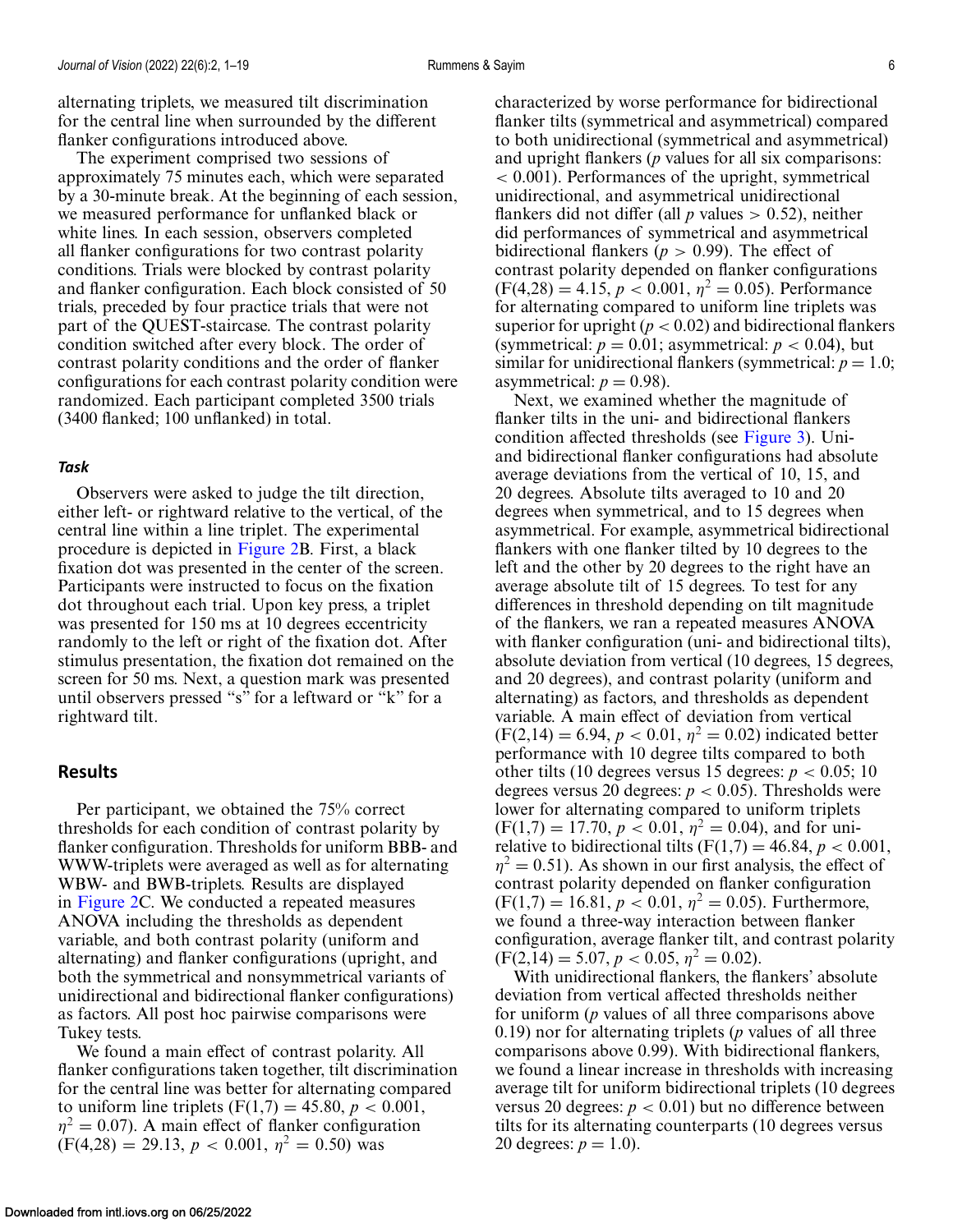<span id="page-6-0"></span>

Figure 3. Thresholds plotted as a function of the flankers' average absolute deviation from vertical (in degrees), separately for uniform (left graph) and alternating (right graph) triplets. Thresholds for unidirectional and bidirectional flankers are shown in the left and right graph, respectively. Both graphs show the thresholds of upright flankers (0 degrees average tilt) on a grey background. With unidirectional flankers, thresholds for neither uniform nor alternating triplets were affected by the flankers' absolute deviation from the vertical. With bidirectional flankers, the polarity advantage increased with larger absolute deviations from vertical.

### **Discussion**

The findings of [Experiment 1](#page-3-0) revealed that the effect of contrast polarity strongly depended on the flanker configuration. When flankers were upright or bidirectional, the typical polarity advantage was found, with superior tilt discrimination in alternating compared to uniform triplets. Surprisingly, there was no polarity advantage when flankers were unidirectional, with no difference in performance between uniform and alternating triplets. In fact, with unidirectional flankers, the polarity advantage was absent for all average absolute flanker deviations from the vertical (10, 15, and 20 degrees). Interestingly, with bidirectional flankers, there was a clear polarity advantage, which increased linearly with larger absolute deviation of the flankers from the vertical.

Despite good overall performance for uniform triplets with unidirectional flankers, the absence of the polarity advantage with unidirectional flankers cannot be explained by ceiling performance. The thresholds for uniform triplets with unidirectional flankers (both for asymmetrical and symmetrical) are above 2.5 times the single line performance, leaving plenty of margin for improvement. Instead, we propose that the spatial configuration formed by the central line and both flankers played a key role for the absence of the polarity advantage with unidirectional flankers. Importantly, because flanker tilts and contrast polarity did not vary within a block, one out of two possible triplets was presented on each trial. Therefore, if performance for one of the triplets within a block benefitted from a salient configural cue, performance for the other triplet could similarly gain from the absence of such a cue. Specifically, we hypothesized that observers could use configural cues that facilitated discriminating between

uniform triplets with unidirectional flankers (\\\ versus  $\langle \rangle$  and /// versus  $\langle \rangle$  but not (or to a lesser extent) between uniform triplets with bidirectional flankers (\\/ versus  $\frac{1}{4}$  and  $\frac{1}{\sqrt{2}}$  versus  $\frac{1}{\sqrt{2}}$ . If so, the advantage of configural cues for uniform triplets with unidirectional flankers may have enabled similar performance as with alternating triplets. The presence of the polarity advantage with bidirectional flankers seems to indicate that performance for uniform triplets with bidirectional flankers could not – or only minimally – benefit from configural cues, resulting in the typical worse performance for uniform compared to alternating stimuli.

# **Experiment 2: Odd quadrant task**

In Experiment 2, we used an odd quadrant task (e.g. [Pomerantz, Sager, & Stoever, 1977\)](#page-17-0) to examine whether emergent features facilitated discriminating between uniform triplets with unidirectional ( $\|\$  versus  $\|\$  and  $\|\|$ versus /\/) but not with bidirectional flankers (\\/ versus  $\frac{1}{2}$  and  $\frac{1}{\sqrt{2}}$  versus  $\frac{1}{\sqrt{2}}$ .

### **Method**

#### *Subjects*

Ten new observers (9 women and 1 man) between 19 and 47 years old participated for course credit. All subjects had normal or corrected-to-normal vision, and provided informed consent prior to the experiment.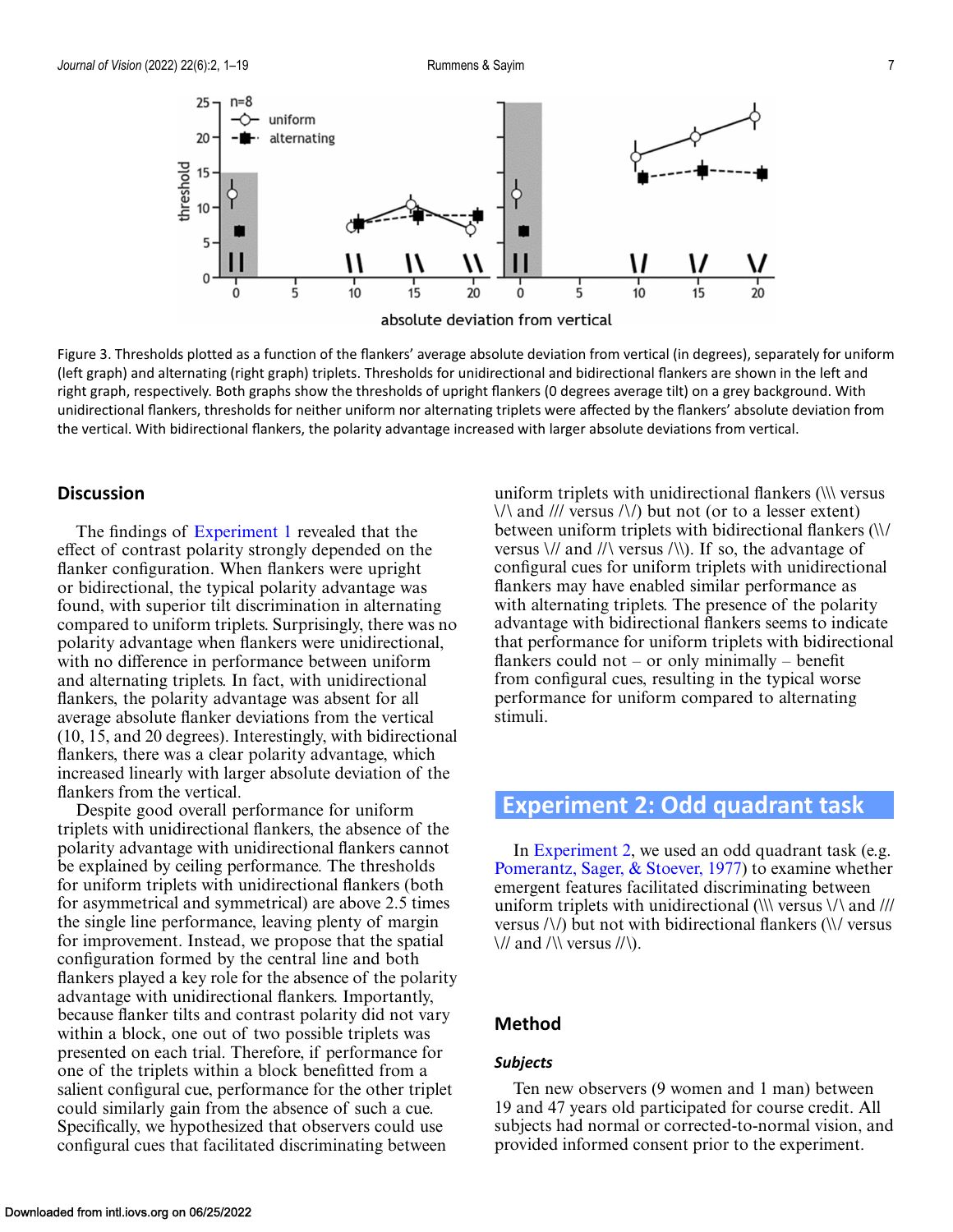

Figure 4. Procedure (**A**) and results (**B**) of the odd quadrant task in experiment 2. (**A**) Each trial of the odd quadrant task started with a central fixation dot. Upon key press, four-line triplets were presented in a two-by-two configuration. One of the four triplets was unique, and observers were instructed to click the "odd" triplet as fast and accurate as possible with the mouse. (**B**) Separately for uniform and alternating triplets, correct RT was plotted as a function of flanker tilt, with unidirectional flankers on the left  $(\n\alpha)$  and  $\beta$ and bidirectional flankers on the right  $(\sqrt{$  and  $/\})$ . The dotted line shows the performance for unflanked lines (black and white combined). Performance below the dotted line indicates configural superiority. Error bars indicate the standard error of the mean. Better performance for triplets with unidirectional tilts compared to single lines indicated a configural superiority effect. There was no configural superiority for triplets with bidirectional flankers. The effect of contrast polarity depended on flanker configuration: RTs for uniform compared to alternating triplets were faster with unidirectional flankers, but slower with bidirectional flankers.

#### *Apparatus*

Apparatus was identical to [Experiment 1.](#page-3-0)

#### *Stimuli*

Stimuli consisted of four simultaneously presented line triplets, each centered in a six-by-six degrees quadrant. Quadrants were arranged in a two-by-two matrix. A line triplet appeared 4.24 degrees away from the screen center (see Figure 4A for an example). Line triplets were identical to those of [Experiment 1:](#page-3-0) three horizontally arranged, near-vertical lines of 1 degree height and 0.07 degrees width were separated by a spacing of 0.75 degrees. The tilt of the central line was 15 degrees clockwise or counterclockwise from vertical, and – different from Experiment  $1$ only absolute flanker tilts of 20 degrees but not 10 degrees were included. Uniform triplets consisted of all black (BBB-triplets) or white lines (WWW-triplets), alternating triplets had a black central line with white flankers (WBW-triplets) or the other way around (BWB-triplets). Luminance values of black  $(0.02 \text{ cd/m}^2)$ , white  $(45.0 \text{ cd/m}^2)$ , and grey  $(89.9$  $cd/m<sup>2</sup>$ ) were the same as in [Experiment 1.](#page-3-0) Four flanker configurations were included: \\ and // had unidirectional tilts, and  $\lor$  and  $\land$  had bidirectional tilts. Each stimulus consisted of three quadrants with identical line triplets, and of one "odd quadrant" containing a triplet differing from the other triplets by the central line tilt only. In the baseline condition, each quadrant contained a single tilted line, with one line of opposite tilt compared to the three other lines. Single lines were either all black or all white. The location of the odd quadrant was randomized.

### *Procedure*

Observers were instructed to indicate the line triplet (or single line in the baseline condition) that differed from the others as fast and accurate as possible. Every trial began with a fixation dot presented in the center of the screen. When pressing the spacebar, the stimulus was presented until response, and the fixation dot was replaced by the mouse pointer. Participants responded by clicking one of the four triplets with the mouse. The experimental procedure is shown in Figure 4A.

Trials were blocked in identical fashion to Experiment 1 (i.e. by flanker configuration  $\mathcal{N}, \mathcal{N}, \mathcal{N}$  and  $\mathcal{N}$  and contrast polarity WWW, BBB, BWB, and WBW), resulting in 16 different conditions. Additionally, observers completed two baseline conditions, one with single black lines and one with single white lines. All conditions were performed in randomized order. Overall, 18 blocks of 50 trials (900 trials) were completed. We registered accuracy (correct or incorrect) and reaction time (i.e. the time between stimulus onset and response).

#### *Results*

Results for BBB- and WWW-triplets were combined (uniform condition), as well as those for WBW- and BWB-triplets (alternating condition). After the removal of incorrect responses (1.9 percent of all trials), trials with reaction times (RTs) of more than two standard deviations below or above the individual mean were excluded. If subtracting two standard deviations from the individual mean had an outcome below 100 ms, 100 ms was used as a cutoff as such fast RTs would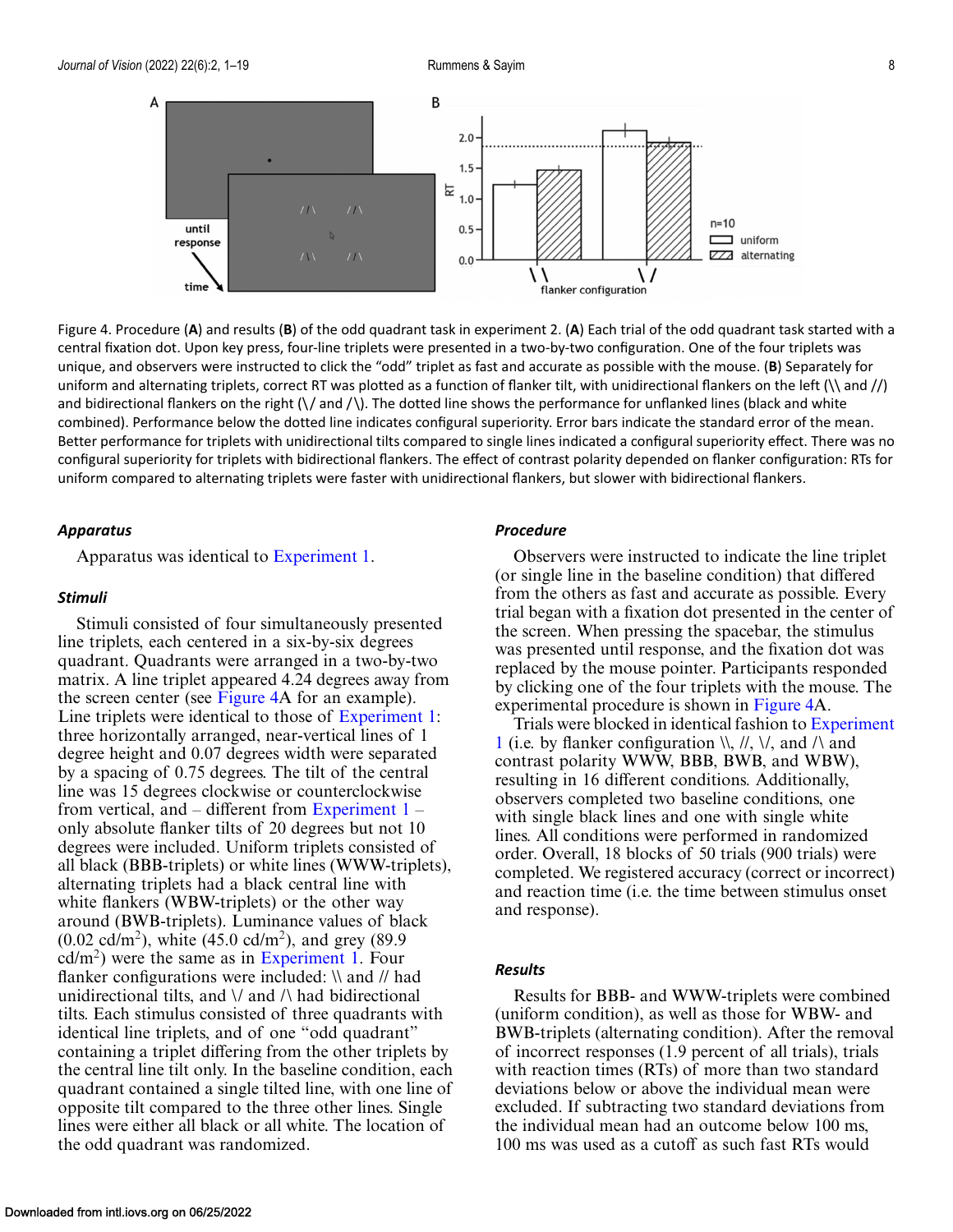<span id="page-8-0"></span>comparisons were Tukey tests. We found a main effect of flanker configuration  $(F(1,9) = 120.98, p < 0.001, \eta^2 = 0.81)$ : RTs were faster for triplets with unidirectional compared to bidirectional tilts, and Tukey tests revealed this unidirectional advantage both for uniform  $(p < 0.001)$ and alternating  $(p < 0.001)$  triplets. Furthermore, the interaction between flanker configuration and contrast polarity  $(F(1,9) = 24.09, p < 0.001, \eta^2 = 0.08)$ was characterized by better performance for uniform compared to alternating triplets with unidirectional flankers ( $p < 0.01$ ), and worse performance with bidirectional flankers ( $p = 0.01$ ).

### **Discussion**

The findings of the odd quadrant task demonstrated that, regardless of stimulus uniformity, discriminating between triplets when flankers were unidirectional was superior than when bidirectional. Triplets with unidirectional flankers showed a clear configural superiority effect: Compared to performance with single lines, discrimination was markedly enhanced when unidirectional flankers were added. In particular, the better discrimination between triplets with unidirectional flankers (e.g.  $\|\cdot\|$  versus  $\langle\cdot\rangle$ ) compared to without flankers suggested that performance could benefit from emergent features: the absence versus the presence of all parallel lines was rather easy to detect. As performance was not better with bidirectional flankers than without flankers, there was no configural superiority for triplets with bidirectional flankers. Similar performance for triplets with bidirectional flankers versus single lines suggested that the addition of flanking lines did not elicit configural cues that facilitated discrimination. In fact, all triplets with bidirectional flankers  $(\nabla / \nabla)$  and  $(\nabla / \nabla)$  were similarly characterized by the emergent features of parallelism and mirror symmetry (Stupina, 2011), which may explain why these configural cues were not particularly helpful for their discrimination. Taken together, emergent features seem to have benefitted performance for triplets with unidirectional flankers but not bidirectional flankers.

Furthermore, the effect of contrast polarity was dependent on flanker configuration. Triplets with unidirectional flankers showed a clear configural superiority effect, with worse performance for alternating compared to uniform triplets. The smaller configural superiority effect for alternating compared to uniform triplets suggested that the advantage of emergent features weakened when lines alternated in contrast polarity. With bidirectional flankers, where performance did not benefit from emergent features, performance was worse with uniform compared to alternating triplets. Hence, flanking lines of opposite contrast polarity compared to same contrast polarity benefitted performance in the absence of relevant emergent features (bidirectional flankers), but deteriorated performance when present (unidirectional flankers).

The results of the odd quadrant task showed a clear configural superiority effect for triplets with unidirectional flankers but not with bidirectional flankers. Importantly, when flankers were unidirectional, the configural superiority effect was greater for uniform compared to alternating triplets. The larger benefit of emergent features when unidirectional flankers had the same compared to the opposite contrast polarity as the target may well play a role in the absence of the polarity advantage with identical stimuli in [Experiment 1.](#page-3-0) Specifically, the greater advantage of emergent features in uniform compared to alternating triplets revealed in [Experiment 2](#page-6-0) seems to have overcome the usual stronger crowding cost of same versus opposite contrast polarity flankers, resulting in similar performance for uniform and alternating triplets with unidirectional flankers in [Experiment 1.](#page-3-0) With bidirectional flankers, there was no configural superiority effect, suggesting that observers did not benefit from any configural cues. Performance was better with alternating compared to uniform triplets with bidirectional flankers, similar to the polarity advantage revealed with identical stimuli in [Experiment 1.](#page-3-0)

## **Experiment 3: Enumeration task**

In Experiment 3, we investigated whether redundancy masking [\(Sayim & Taylor, 2019;](#page-17-0) Yildirim, Coates,  $\&$  Sayim, 2020) may have contributed to the good performance for uniform triplets with unidirectional flankers in [Experiment 1.](#page-3-0) Because redundancy masking [is usually stronger with highly regular stimuli \(Yildirim,](#page-18-0) Coates, & Sayim, 2020), we predicted that a reduction in the number of perceived lines would mainly occur for highly regular \\\- and ///-triplets, but not for the less regular \/\- and /\/-triplets. Therefore, redundancy masking might have improved the discrimination between triplets of three similarly tilted lines and triplets with the central line of opposite tilt to both its flankers. By contrast, redundancy masking should not differentially affect the enumeration of triplets with bidirectional flankers. In fact, given the low regularity of triplets with bidirectional flankers, redundancy masking would be expected not to occur at all. If –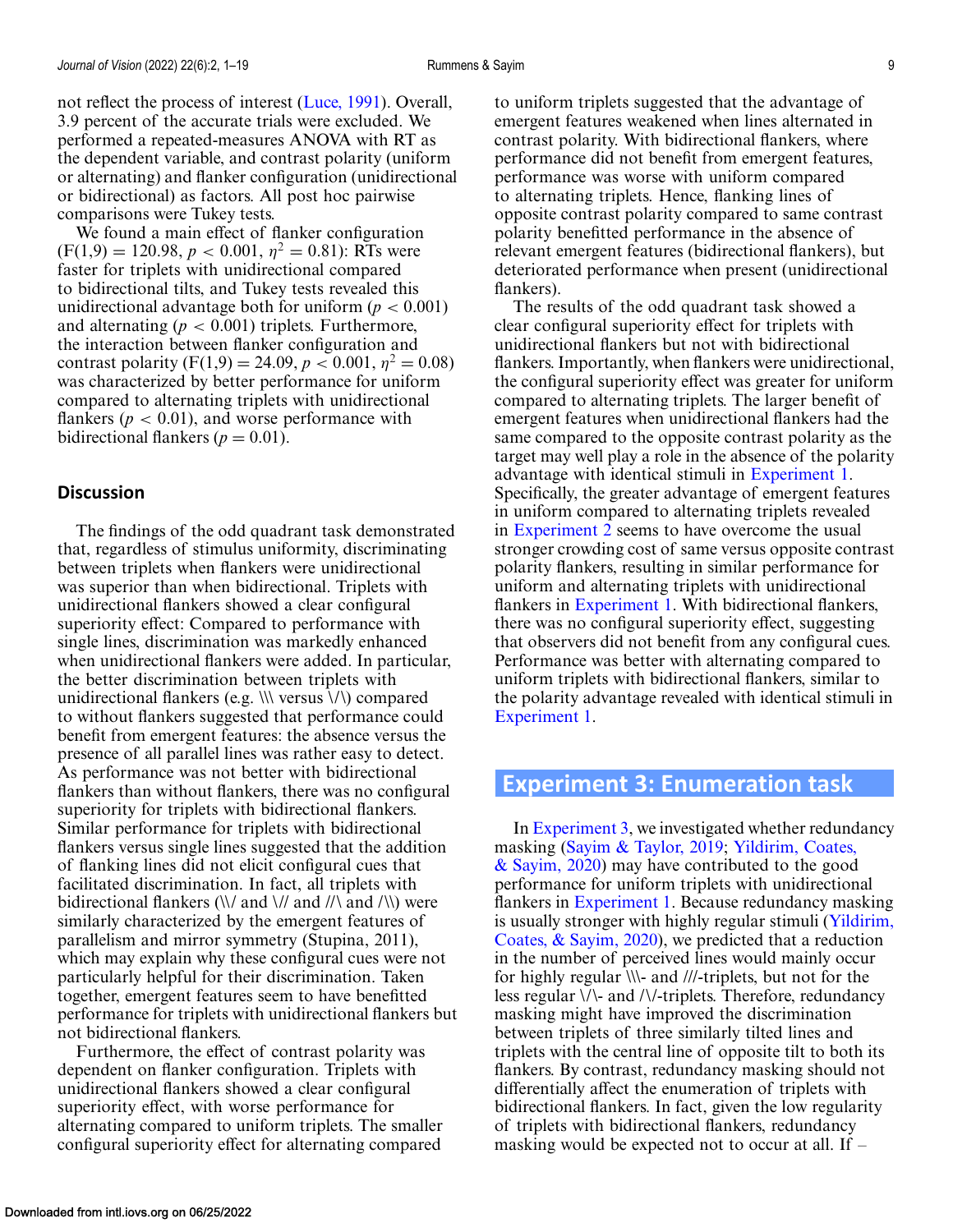<span id="page-9-0"></span>

Figure 5. Procedure (**A**) and results (**B**) of the enumeration task in experiment 3. (**A**) Each trial began with a central fixation dot. Upon key press, a three-, four-, or five-line stimulus was presented for 150 ms in the left or right visual field. Following the stimulus presentation, observers responded with a number between zero and nine. (**B**) Deviation scores of triplets – calculated as the number of lines presented subtracted from the number of lines reported – are shown for each line configuration. Four- and five-line stimuli were shown as fillers and thus discarded. Scores were combined for equivalent triplets (\\\ and ///; \/\ and /\/; \// and /\\; and \\/ and  $/$   $\setminus$   $\setminus$  A deviation score of below zero (below the green line) indicates reporting less than the number of lines presented ("under-reporting"), and a deviation score larger than zero (above the green line) means reporting more than the number of presented lines ("over-reporting"). On average, \\\- and ///-triplets were under-reported, suggesting that these triplets were affected by redundancy masking. All other triplets were over-reported, showing no redundancy masking.

despite the limited regularity - redundancy masking were to affect triplets with bidirectional flankers, we would expect a similar effect on the enumeration of all triplet variants with bidirectional flankers as they all possess an equal amount of repetitions. Thus, we did not expect redundancy masking to improve the differentiation between triplets with bidirectional flankers. To probe our hypothesis, observers were presented with three to five tilted black lines and asked to report the number of lines.

### **Method**

### *Subjects*

All 10 observers of [Experiment 2](#page-6-0) participated in [Experiment 3.](#page-8-0)

#### *Apparatus*

Apparatus was identical to [Experiments 1](#page-3-0) and [2.](#page-6-0)

#### *Stimuli*

Stimuli consisted of three to five near-vertical black lines that were horizontally arranged. Triplets were identical to those of [Experiment 1,](#page-3-0) comprising tilted lines each of 1 degree height and 0.07 degrees width. The spacing between lines was 0.75 degrees. The leftor rightward tilt was again 15 degrees for the central line and 20 degrees for the flanking lines, resulting in eight possible line configurations: four configurations

four had bidirectional flanking lines  $(\frac{\sqrt{2}}{\sqrt{2}})$ ,  $(\frac{\sqrt{2}}{\sqrt{2}})$ , and //\). The central line of a line triplet was centered at 10 degrees eccentricity, and presented in either the left or right visual field. Four-line stimuli were generated by randomly adding a line on the left or right side of a triplet, and five-line stimuli had an additional line on both sides of a triplet. The tilt(s) of the additional line(s) of four- and five-line stimuli were randomly chosen from the tilts of the triplet's outer lines (without replacement). All stimuli thus had one of the eight triplets at its core (i.e. "core triplets"), to which zero, one, or two tilted lines were added. Given the study objective, we were only interested in the performance with regard to the three-line stimuli. Four- and five-line stimuli were only included as fillers to obtain a certain variance in the correct number response.

had unidirectional flanking lines  $(\langle \langle \rangle, \langle \rangle / \rangle, \langle \langle \rangle)$  and  $(\langle \rangle)$  and

### *Procedure*

The procedure of the enumeration task is shown in Figure 5A. The task was to report the number of presented lines. Observers were instructed to focus on the fixation dot in the center of the screen. When pressing the spacebar, a line stimulus was presented for 150 ms, randomly in the left or right hemifield. After stimulus presentation, a question mark replaced the fixation dot, indicating that a response between zero and nine needed to be given with the number pad.

Stimuli varied in the number of lines and their core triplet. Trials were blocked by the tilt of the core triplets'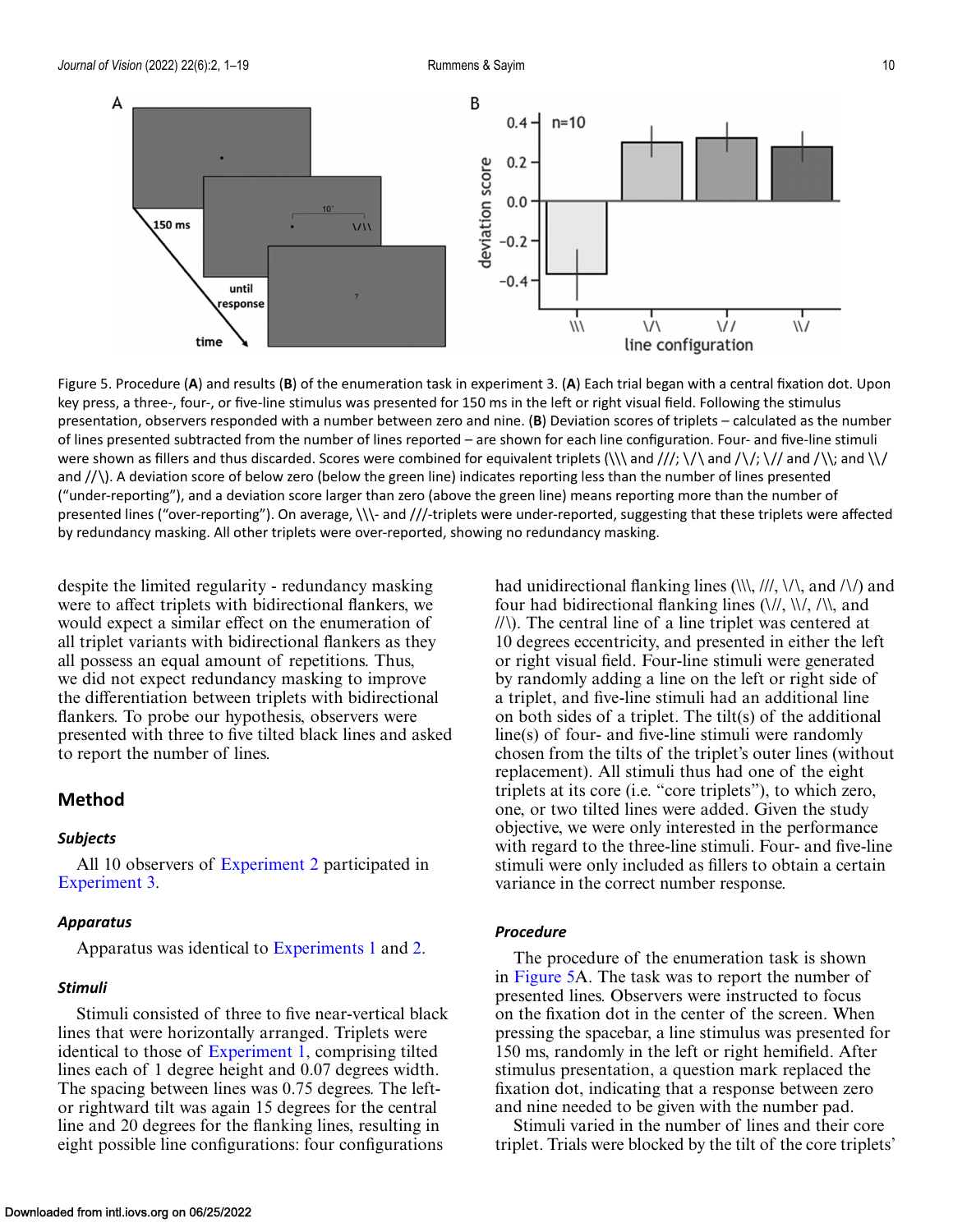outer lines (unidirectional or bidirectional). Half of the observers started with a unidirectional block, the other half with a bidirectional block. Blocks alternated between uni- and bidirectional. Each block consisted of 120 trials, with 30 trials – equally divided among three-, four-, and five-line stimuli – for each of the four core triplets. Within each block, trials were presented in random order. Observers performed 8 blocks or 960 trials (320 test and 640 filler trials) in total.

#### *Results*

Our aim was to investigate whether redundancy masking contributed to the discriminability of uniform triplets with unidirectional outer lines  $(\|\&\|$  versus  $\|\wedge\|$  $\&$  /\/), but not between triplets with bidirectional outer lines (\\/  $\&$  //\ versus \//  $\&$  /\\). We calculated the average deviation scores for triplets, subtracting the number of lines presented from the number of lines perceived. The deviation scores for equivalent triplets (\\\ & ///; \/\ & /\/;  $\langle \langle \rangle / \& \langle \rangle / \& \langle \rangle / \& \langle \rangle$  were combined. Deviation scores below zero indicated "under-reporting," with observers reporting less than the number of presented lines. Deviation scores above zero indicated "over-reporting," with observers reporting more than the number of presented lines.

A repeated measures ANOVA with deviation scores as dependent variable revealed a main effect of line configuration  $(F(3,27) = 26.98, p < 0.001,$  $\eta^2 = 0.75$ , the only factor included in the model. Tukey tests revealed different deviation scores for \\\- & ///-triplets (negative deviation scores) compared to  $\setminus \setminus$  & / $\setminus$ -triplets (positive deviation scores; *p* < 0.001), and no difference between  $\\$  - \& \//-triplets versus  $\//$ -& /\\-triplets (both positive deviation scores;  $p = 0.60$ ; see [Figure 5B](#page-9-0)).

#### *Discussion*

Our results showed that the number of perceived lines strongly depended on the tilt of the triplets' constituting lines. Redundancy masking – as indicated by deviation scores below zero – occurred for \\\-triplets but not for \/\-triplets. On average, triplets of three similarly tilted lines were under-reported, whereas triplets with a central line of opposite tilt to its flanking lines were over-reported. Redundancy masking did not occur for triplets with bidirectional flankers, as the reported number of lines was larger than the presented number of lines for both \//- and \\/-triplets.

Enumeration errors thus differed between \\\- and \/\-triplets: whereas \\\-triplets were under-reported, \/\-triplets were over-reported. Such differences in enumeration errors – and thus in the perceived number of lines – may have been beneficial when discriminating between triplets with unidirectional flankers. Although the task of [Experiment 1](#page-3-0) required reporting the tilt

of the central triplet line only, performance may have benefitted from the surplus in task-relevant information provided by the presence (\\\-triplets) versus absence (\/\-triplets) of redundancy masking. We suggest that performance for uniform triplets with unidirectional flankers in [Experiment 1](#page-3-0) benefitted from the differential effect of redundancy masking, likely contributing to a similar performance level between uniform and alternating triplets. As the number of lines in \\/- and \//-triplets were equally overestimated, tilt discrimination of the central line in [Experiment 1](#page-3-0) could not benefit from systematic differences in the number of perceived lines between both line configurations.

### **General discussion**

We investigated whether the usual deleterious effect of high target-flanker similarity in crowding is dependent on the spatial configuration formed by target and flankers. With an orientation discrimination experiment [\(Experiment 1\)](#page-3-0), we tested whether flanker orientations influenced the usual advantage of opposite versus same contrast polarity flankers. Our findings demonstrated that the orientation of the flanking lines modulated the effect of contrast polarity. The polarity advantage was observed when flankers were upright and bidirectionally tilted. However, when flankers had unidirectional tilts, the polarity advantage was absent: Performance did not differ between alternating and uniform triplets. We hypothesized that the absence of the polarity advantage was due to task-relevant information available in uniform triplets with unidirectional flankers, sufficiently advantageous to compensate for the usual cost of same contrast polarity flankers. In particular, we propose that configural cues elicited by uniform triplets with unidirectional flankers enabled similar performance as with alternating triplets. Because our findings did show the polarity advantage with upright and bidirectional flankers, we suggest that observers could not benefit from configural cues when uniform triplets had these flanker configurations.

To test these hypotheses, we investigated if emergent feature differences between the configurations could have contributed to the pattern of results observed in [Experiment 1.](#page-3-0) In [Experiment 2,](#page-6-0) we examined whether emergent features may have facilitated discriminating between triplets with unidirectional but not with bidirectional flankers. In an odd-quadrant experiment, a standard paradigm to study emergent features [\(Pomerantz et al., 1977\)](#page-17-0), observers indicated the line triplet with a central line tilt different from the other three triplets. Triplets identical to those of Experiment 1 [were tested. As all four triplets had identical flankers](#page-3-0) on every trial, flanker configurations by themselves did not possess any informational value for the task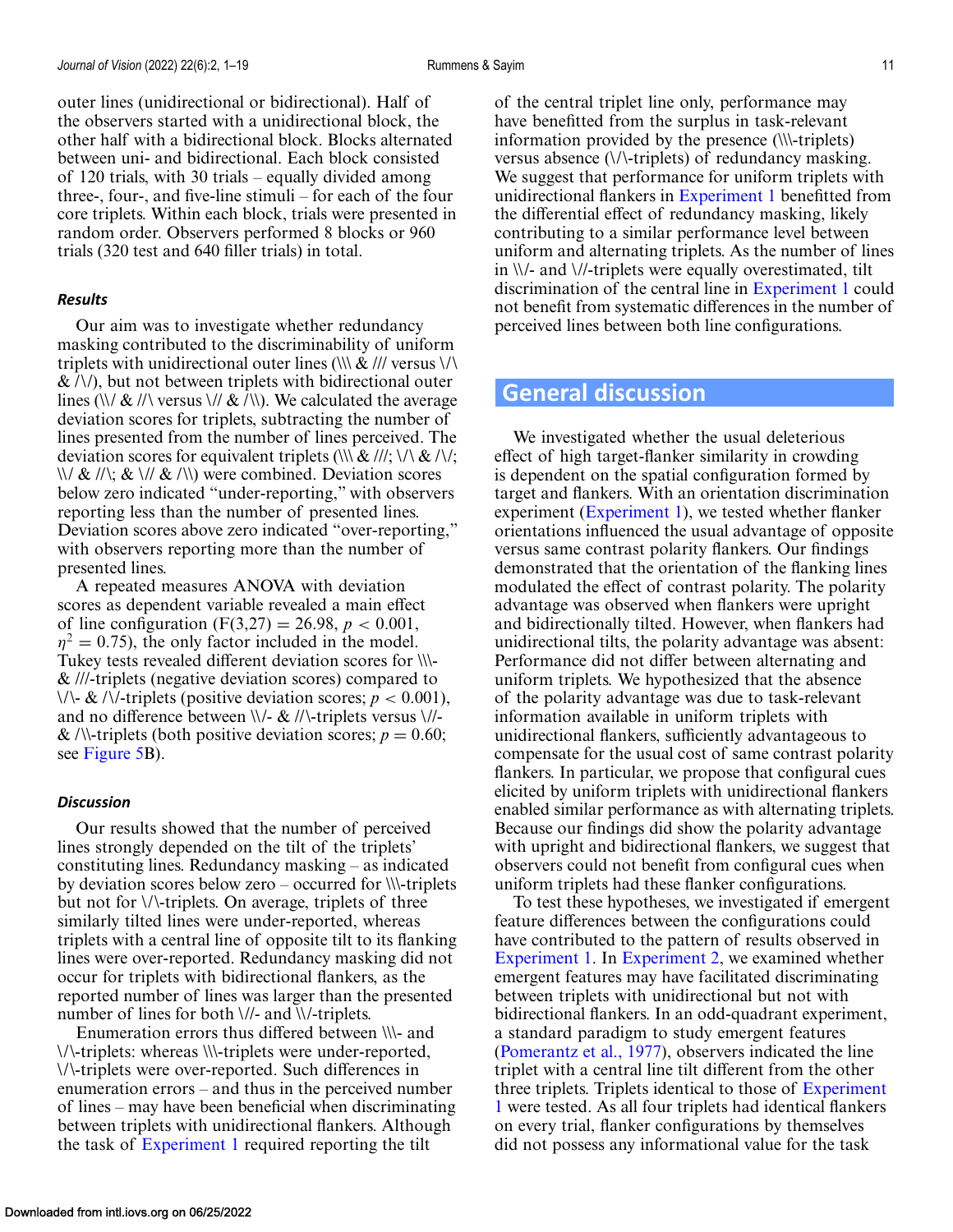at hand. The better discrimination between triplets with unidirectional flankers than between single lines indicated a clear configural superiority effect: emergent features elicited by the target and flankers benefitted performance. With bidirectional flankers, there was no configural superiority effect. Performance was not better with than without flankers, showing no benefit of emergent features. Hence, emergent features seemed to affect performance when discriminating between triplets with unidirectional flankers but not with bidirectional flankers.

In [Experiment 3,](#page-8-0) with an enumeration task, we investigated whether redundancy masking may have contributed to the good performance for uniform triplets with unidirectional flankers in Experiment [1. Observers were presented with three to five black](#page-3-0) tilted lines, and had to report the number of lines. We were particularly interested in how redundancy masking affected the enumeration of uniform triplets with uni- and bidirectional flankers, identical to the stimuli used in [Experiment 1.](#page-3-0) Our findings showed that redundancy masking – as indicated by under-reporting the number of lines – occurred for triplets of lines with similar tilts (\\\- and ///-triplets) but not for triplets containing opposite line tilts. Redundancy masking thus differentially affected triplets with unidirectional flankers: triplets of similarly tilted lines were under-reported, whereas triplets with a central line of opposite tilt to both its flanking lines were over-reported. With bidirectional flankers, redundancy masking did not affect performance, as both \\/- and \//-triplets were over-reported. Taken together, we propose that redundancy masking as well as emergent features provided additional task-relevant information when discriminating between uniform triplets with unidirectional flankers, enabling similar performance in uniform and alternating triplets with unidirectional flankers in [Experiment 1.](#page-3-0)

In [Experiment 1,](#page-3-0) for triplets with upright flankers, thresholds were clearly higher in the uniform condition than in the alternating condition. This finding replicated the usual advantage for conditions in which the flankers differed from the target compared to flankers similar to the target (e.g. [Kooi et al., 1994;](#page-16-0) Manassi et al., 2012; [Nazir, 1992;](#page-16-0) [Põder, 2007;](#page-16-0) [Sayim et al., 2008a\)](#page-16-0). In particular, the results replicated the "polarity advantage" – flankers of opposite contrast polarity than the target interfered less with target discrimination than flankers of the same contrast polarity. The polarity advantage has been reported for various stimuli, including verniers [\(Sayim et al., 2008a\)](#page-17-0), rotated Ts [\(Chakravarthi & Cavanagh, 2007;](#page-15-0) Chung & Mansfield, 2009; [Kooi et al., 1994;](#page-16-0) [Rummens & Sayim, 2021\)](#page-17-0), and letters [\(Rosen & Pelli, 2015;](#page-17-0) Rummens & Sayim, 2019; [Rummens & Sayim, 2021\). In a previous study,](#page-17-0) vernier targets were flanked by upright lines, resembling the tilted targets flanked by upright flankers used

here [\(Sayim et al., 2008a\)](#page-17-0). The results were similar in the two studies: better offset discrimination of a vernier with opposite than with same contrast polarity flankers [\(Sayim et al., 2008a\)](#page-17-0), and better orientation discrimination when upright flanking lines were of opposite contrast compared to same contrast polarity (present experiment). The same pattern of results was found when similar stimuli varied in color (red and green), in foveal [\(Sayim et al., 2008a\)](#page-17-0) and peripheral [\(Manassi et al., 2012\)](#page-16-0) vision. Hence, the effect of contrast polarity was as expected when flankers were upright: the orientation of a crowded line was better recognized with opposite compared to same contrast polarity flankers.

The polarity advantage was also revealed when flankers were bidirectional. However, the overall performance level in the bidirectional and upright condition differed greatly: tilt discrimination was much worse with bidirectional compared to upright flankers. In the uniform condition, thresholds were nearly twice as high for bidirectional as for upright flankers, and in the alternating condition, more than twice as high. In both conditions (upright and bidirectional), the *absolute* polarity advantage was comparable – thresholds were about 6 degrees lower with alternating than with uniform flankers. Consequently, the *relative* polarity advantage differed markedly: While thresholds for triplets with upright flankers were about half as high in the alternating condition compared to the uniform condition, the relative improvement in the bidirectional condition was only about 25 percent. In the bidirectional condition, the opposite contrast polarity of the flankers was clearly not sufficient to reduce thresholds to the same level as with upright flankers. Spatial factors that were counteracted only to a limited degree by opposite polarity flankers must underlie the still relatively poor performance with bidirectional flankers in the alternating condition.

The overall performance with unidirectional flankers was best, with thresholds in the uniform and alternating condition similarly low (7.14 and 8.31 degrees, respectively). Performance in the alternating condition here was similar as in the alternating condition with upright flankers. This result was not surprising and well in line with what would be expected if the polarity advantage did not strongly interact with orientation cues of the flankers. However, in contrast to upright flankers, thresholds were similarly low with uniform as with alternating contrast polarity in the unidirectional condition. Like the overall bad performance with bidirectional flankers, the high performance with uniform, unidirectional flankers must be due to (facilitating) spatial factors. If spatial factors and contrast polarity independently modulated performance, one prediction would be that their effects add up (as long as there were no ceiling or floor effects). Hence, performance with unidirectional flankers would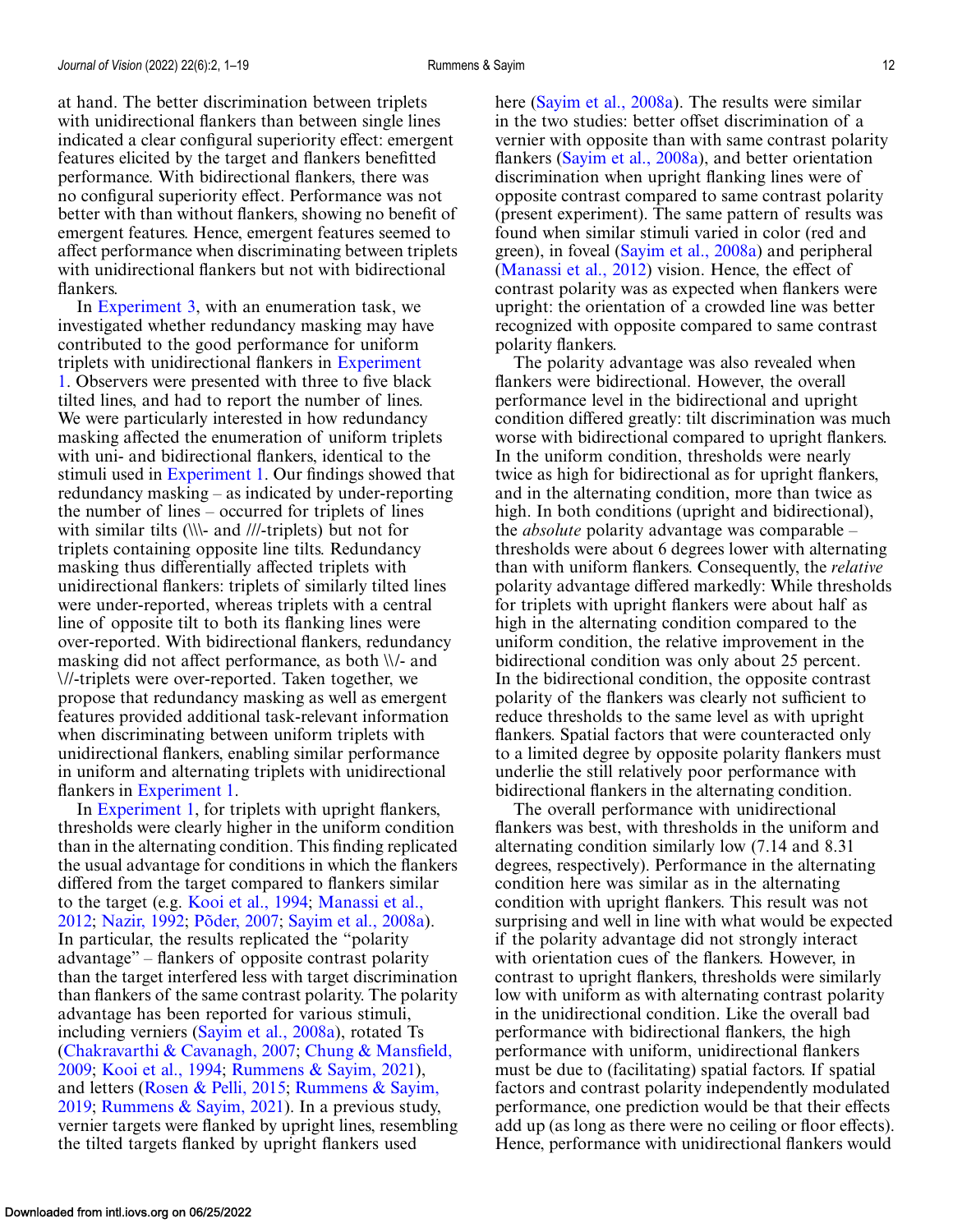be expected to improve when the target was flanked by opposite instead of same contrast polarity flankers. However, this was not what we found. Instead, it seems that the spatial factors that improved performance with unidirectional compared to upright flankers were only helpful when the target and the flankers were of the same contrast polarity. Alternatively, opposite contrast polarity flankers simply may not have improved performance compared to the same contrast polarity flankers because of a ceiling effect. However, because unflanked performance showed that there was still a large margin for improvement, we can exclude that the absence of the polarity advantage was due to ceiling performance.

The good performance for uniform triplets with unidirectional flankers assumes excellent tilt discrimination both when all lines had the same tilt direction as well as when the central line tilt was opposite to its flankers. Good performance for the central item of three tilted, parallel items has been shown before, with near perfect tilt discrimination of [Gabors \(](#page-17-0)[Petrov & Popple, 2007](#page-16-0)[\) and lines \(Rummens](#page-17-0) & Sayim, 2021). An important factor for the good performance with \\\- and ///-triplets may well be display uniformity, which has been identified as a source of task-relevant information strong enough to counteract [the usual cost of high target-flanker similarity \(Melnik,](#page-16-0) Coates, & Sayim, 2020). Furthermore, the good performance for \/\- and /\/-triplets might be attributed to the absence of tilt uniformity that is easily detectable: when a crowded noise patch was replaced by a tilted Gabor, the change went unnoticed only when the tilt was similar but not when dissimilar to the tilt of the flanking Gabors [\(Greenwood, Bex, & Dakin, 2010\)](#page-15-0). At the same time, the low thresholds for triplets with targets tilted in the opposite direction from the flankers  $(\sqrt{\sqrt{2}})$  and  $(\sqrt{\sqrt{2}})$ -triplets) are seemingly at odds with previous findings of poor performance in similar configurations [\(Petrov & Popple, 2007;](#page-16-0) [Rummens & Sayim, 2021\)](#page-17-0). For example, when observers reported the central item of a line triplet, performance was worse for \/\- and  $\frac{N}{t}$ -triplets than for all other configurations (Rummens) [& Sayim, 2021\). However, unlike the present experiment](#page-17-0) where flanker tilts were kept constant within blocks, [they were randomized in the previous study \(Rummens](#page-17-0) & Sayim, 2021; see also [Petrov & Popple, 2007\)](#page-16-0). Thus, with flankers of fixed orientation and only two response alternatives, the absence of the \\\- or ///-triplet seemed sufficient to infer that the target line was of opposite tilt to its flankers, explaining the different performances for  $\setminus \setminus$  and  $\setminus \setminus$ -triplets between these studies. Hence, tilt uniformity – and the absence of uniformity – may have provided strong configural cues that could be used to help target discrimination in uniform triplets with unidirectional flankers.

In [Experiment 2,](#page-6-0) we investigated whether emergent features could explain the advantage of uniform tilts

(present versus absent) for target discrimination when all lines were of the same contrast polarity. An emergent feature refers to the salient property of a spatial configuration resulting from the combination of basic features [\(Pomerantz & Cragin, 2014\)](#page-17-0). Previous studies have already shown that specific line configurations may elicit emergent features such as parallelism or [collinearity \(Pomerantz, Chapman, Flynn, Noe, &](#page-17-0) Yingxue, 2017; [Stupina, 2011\)](#page-17-0). Crucially, the basic features themselves are perceived less promptly than the emergent configurations. Such configural superiority generally facilitates the identification of its constituting parts, as a tilted line was better identified when part of an organized object than within a less coherent context [\(Weisstein & Harris, 1974\)](#page-17-0). Similarly, determining which of four lines had a different tilt compared to three other identical lines was facilitated when the addition of a non-informative line created four-line pairs, of which three were parallel and one non-parallel [\(or vice versa\) \(Pomerantz, Chapman, Flynn, Noe, &](#page-17-0) Yingxue, 2017). These findings are well in line with the results of [Experiment 2,](#page-6-0) showing a configural superiority effect for three-line configurations with unidirectional flankers. Specifically, discrimination between line tilts was superior when flankers were unidirectional compared to when flankers were absent. Because triplets with unidirectional flankers consisted either of all lines similarly tilted or of neighboring lines with opposite tilts, the presence versus absence of the emergent feature of parallelism seems to have facilitated discrimination, yielding better performance than with single lines. By contrast, emergent features did not benefit the discrimination between triplets with bidirectional flankers, as performance did not improve compared to single lines. Hence, configural cues – in particular the presence or absence of parallelism – induced by a task-irrelevant context can strongly benefit discriminating between single line tilts.

In [Experiment 3,](#page-8-0) we examined whether redundancy masking – in addition to emergent features – may have enhanced the discrimination between uniform \\\- and \/\-triplets, contributing to the low thresholds with unidirectional flankers in [Experiment 1.](#page-3-0) Redundancy masking has been shown to strongly alter the perception of highly uniform stimuli [\(Sayim & Taylor, 2019;](#page-17-0) [Yildirim, Coates, & Sayim, 2019;](#page-18-0) Yildirim, Coates, & Sayim, 2020; [Yildirim, Coates, & Sayim, 2021\).](#page-18-0) For example, when presented with three identical lines, observers frequently reported only two lines. Regularity, for instance in spacing, has been shown to strongly modulate redundancy masking, with irregular compared to regular spacing yielding less [\(or no\) redundancy masking \(Yildirim, Coates, &](#page-18-0) Sayim, 2020). The results of [Experiment 3](#page-8-0) revealed a similar dependence of redundancy masking on regularity in line tilts. Redundancy masking occurred only in triplets with uniformly tilted lines but not in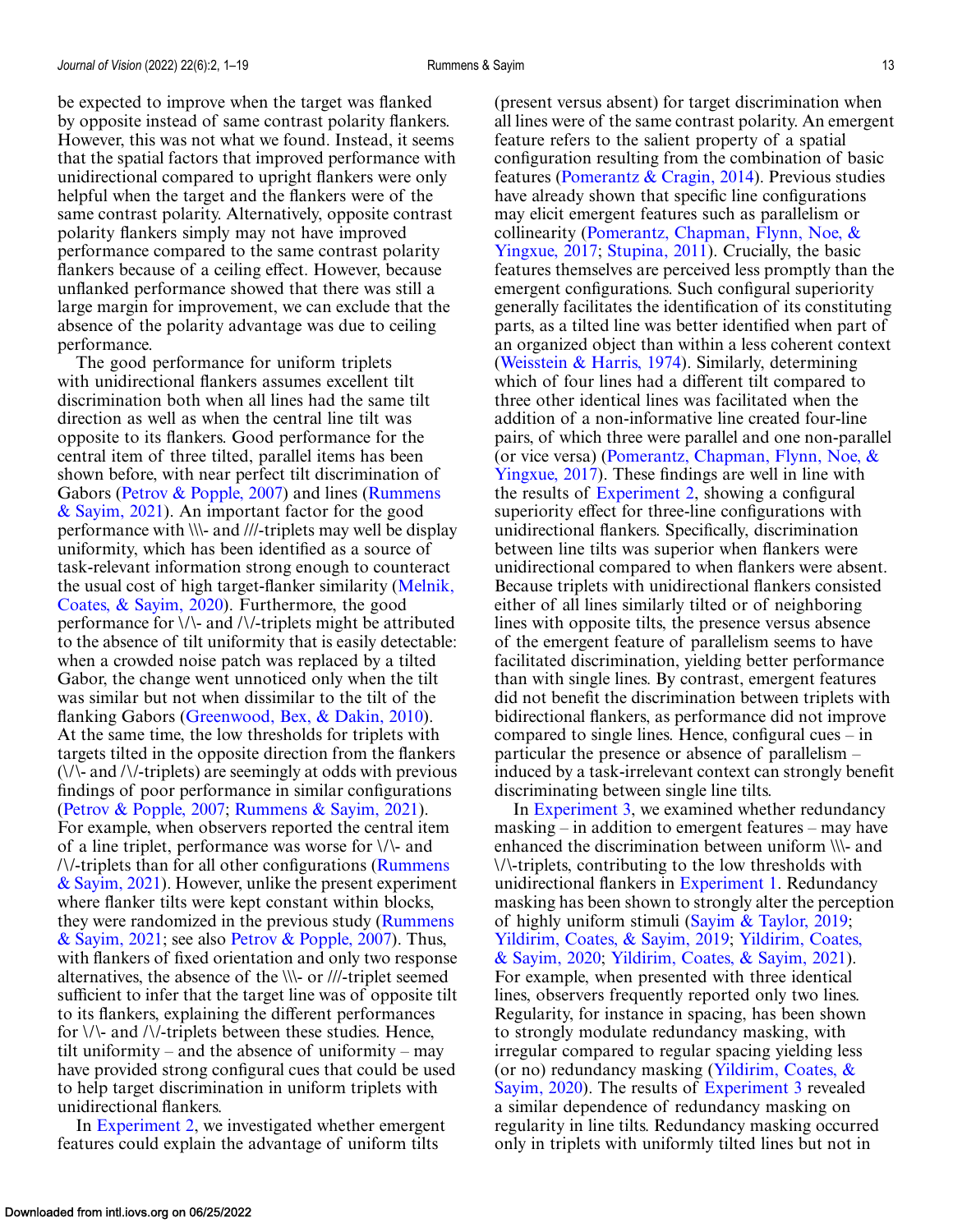triplets containing lines of opposite tilt: observers frequently under-reported the number of lines in the repeating pattern of \\\- and ///-triplets, while the less repetitive  $\setminus \setminus$  and  $\setminus \setminus$ -triplets were over-reported. This difference in the perceived number of lines may have been a strong cue that facilitated the discrimination between uniform triplets with unidirectional flankers: perceiving two versus three lines could have been a systematic confound used to decide on the target tilt. Moreover, redundancy masking has been shown to go hand in hand with a compression of space where the perceived spacing between lines is changed (Yildirim, [Coates, & Sayim, 2019\), possibly further contributing](#page-18-0) to high performance in discriminating between \\\ and \/\-triplets. Because both line configurations with bidirectional flankers were similarly over-reported, discrimination could not benefit from any cues provided by redundancy masking. Based on the results of [Experiments 2](#page-6-0) and [3,](#page-8-0) we propose that emergent features and redundancy masking provided observers with cues benefitting the discrimination between triplets with unidirectional flankers but not with bidirectional flankers.

In [Experiment 1,](#page-3-0) we showed that flanker tilts strongly modulated crowding: Thresholds were highest with bidirectional flankers, and substantially lower for upright and unidirectional flankers. Here, we discuss whether these findings can be explained by prominent accounts of crowding. A simple pooling account of crowding would predict that the perception of the target tilt would result from an averaging process with the flankers (e.g. [Greenwood, Bex, & Dakin, 2010;](#page-15-0) [Parkes, Lund, Angelucci, Solomon, & Morgan, 2001\)](#page-16-0). With upright and bidirectional flankers both averaging to zero, interference by upright and bidirectional tilts should thus result in similar performance levels. However, the mean threshold for uniform triplets with upright flankers was 11.94 degrees, while almost double (22.57 degrees) with bidirectional flankers (+20 and −20 degrees, respectively). Simple pooling can thus not account for the strongly divergent thresholds for upright and bidirectional flankers. Furthermore, it remains to be tested whether more complex pooling models, such as the Texture Tiling Model ("TTM"; [Balas, Nakano, & Rosenholtz, 2009](#page-15-0)[;](#page-16-0) Keshvari & Rosenholtz, 2016; Rosenholtz, Yu, & Keshvari, [2019\) would adequately capture the current resu](#page-17-0)lts. Consistent with the similarity rule, TTM has been suggested to provide a better representation of a tilted line when flankers have a dissimilar compared to a similar orientation [\(Rosenholtz, Yu, & Keshvari, 2019\)](#page-17-0). In [Experiment 1,](#page-3-0) with only two response alternatives, the difference in representational quality may have facilitated discriminating between uniform triplets with unidirectional flankers, as \\\-triplets would be characterized by a worse representation of the central line and \/\-triplets by a better representation. Both

for triplets with upright (|\| versus |/|) and bidirectional flankers (e.g. \\/ versus \//), no systematic differences in the representation of the central line would be expected. Although TTM could thus well predict the results of [Experiment 1,](#page-3-0) there are some factors that may render TTM inadequate. In the current study, we proposed that the differential effect of redundancy masking may have facilitated discriminating between uniform triplets with unidirectional flankers. However, TTM does not seem to produce redundancy masking. For instance, when presented with three identical letters I, the output of [TTM clearly preserves three Is \(Keshvari & Rosenholtz,](#page-16-0) 2016). Similarly, most often three Ts were preserved when creating mongrels of a T-trigram [\(Block, 2013\)](#page-15-0). Therefore, it seems unlikely that TTM would predict redundancy masking to occur with uniform \\\- or ///-triplets, a stimulus that is highly similar to three repeating letters I. Furthermore, Bornet et al. (2021) recently highlighted another important limitation of TTM, namely its limited capability for capturing grouping cues. Such grouping cues (and how these interact) seem of utmost importance for explaining the current results.

Other accounts have proposed a prominent role for [attention in crowding \(He, Cavanagh, & Intriligator,](#page-16-0) 1996; [Intriligator & Cavanagh, 2001\)](#page-16-0), with limited attentional resolution impairing target individuation [when flankers are at closer than critical spacing.](#page-16-0) Petrov and Popple (2007) suggested that only the pre-attentive feature contrast is preserved, while other information is lost during subsequent pooling of features within the attentional region. In their study, observers were instructed to report the tilts of three Gabors, with each having a left- or rightward tilt. A larger amount of confusion errors was revealed between triplets that contained the same compared to a different number of orientation contrasts (OCs; relative to the more outward element), suggesting that the number of OCs was available to observers. In the current study, OC may account for better performance when uniform triplets had unidirectional compared to both upright and bidirectional flankers. Indeed, discriminating between  $\|\cdot\|$ -or ///-triplets (no OC) versus  $\|\cdot\|$ -or / $\|\cdot\|$ -triplets (two OCs) should be relatively easy, as the mere detection of an OC would be sufficient to infer the target tilt. Triplets with bidirectional flankers  $(\mathcal{N})$  and  $\mathcal{N}$ ; each with one OC) or upright flankers ( $\|\$  and  $\|$ ; each with two OCs) both share the same number of OCs, and should be less easily discriminated. Indeed, we observed worse performance for uniform triplets with bidirectional flankers compared to unidirectional flankers. However, performance for uniform triplets with upright flankers and with unidirectional flankers did not differ, suggesting that differences in the number of OCs cannot adequately capture the results for uniform triplets. With alternating triplets, the similar thresholds for unidirectional  $(\mathcal{X})$  and  $\mathcal{Y}$ -triplets: zero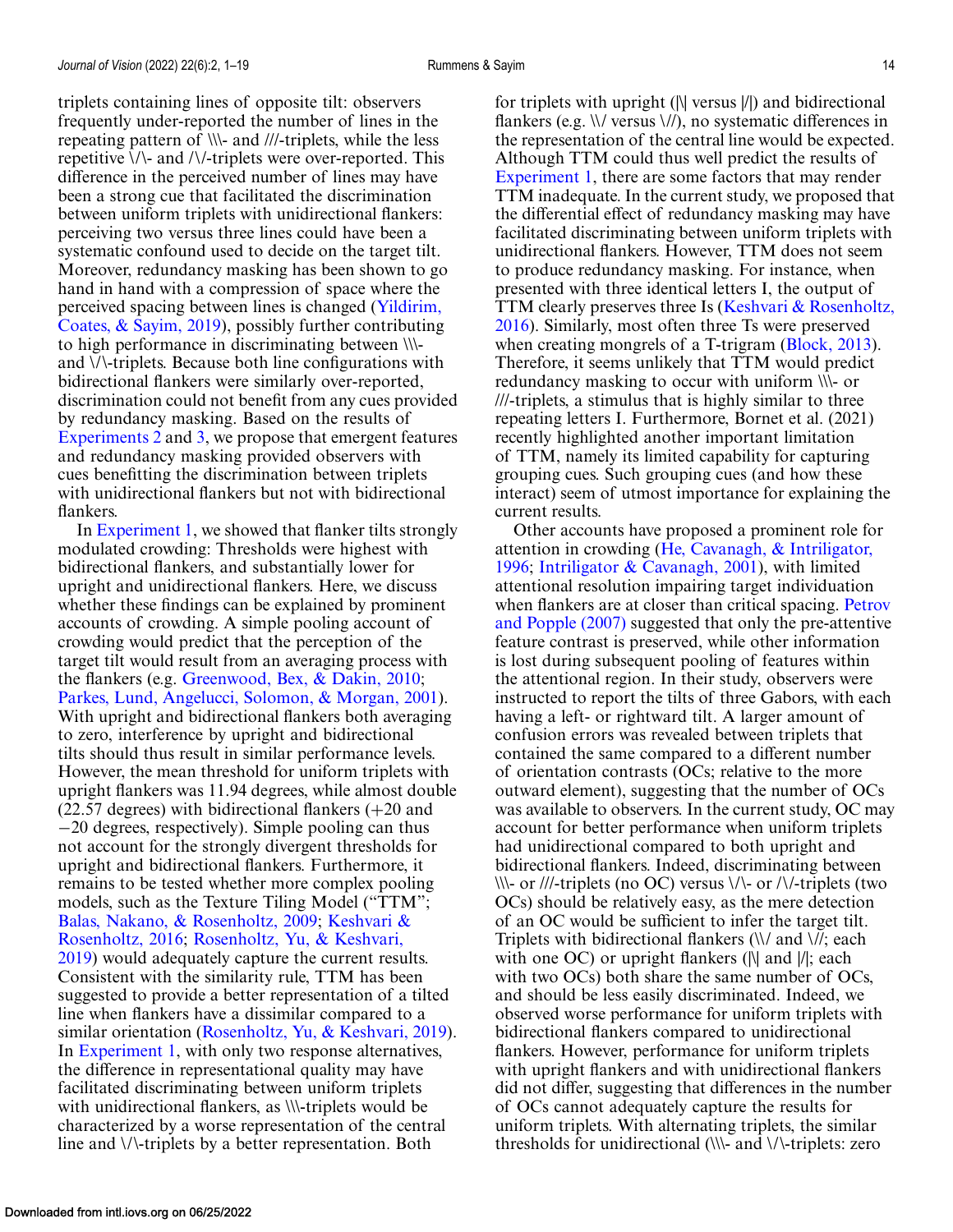versus two OCs) and upright flanker tilts (|\|- and |/|-triplets: both two OCs) suggested that OC was not predictive for performance with alternating triplets either. Furthermore, the number of feature contrasts in contrast polarity cannot account for the performance for alternating triplets. For all flanker configurations, adjacent lines in uniform versus alternating triplets were characterized by, respectively, zero and two alternations in contrast polarity. Therefore, if feature contrast predicted performance, contrast polarity would be expected to similarly affect all flanker configurations. Instead, we observed that the effect of contrast polarity depended on flanker tilt. Not only did the *relative* polarity advantage differ between upright and bidirectional flankers, the polarity advantage was even completely absent when flankers were unidirectional. Hence, contrast polarity and flanker tilt interactively determined performance. A simple additive combination of the effects of feature contrasts in separate dimensions cannot fully capture our results.

In crowding, flanker features are usually taskirrelevant and their integration detrimental. Any sufficient decrease of target-flanker integration would therefore be expected to benefit performance. Yet, the absence of the polarity advantage in uniform triplets with unidirectional flankers shown here suggests otherwise: the integration of flanker tilts seems to have benefitted performance to the extent that performance for alternating triplets was matched. Despite the task-irrelevancy of the flankers in the current study, high target-flanker similarity helped when flankers were unidirectional, and enabled a similar performance for uniform and alternating triplets. Our results suggest that the spatial configuration of uniform triplets with unidirectional flankers was informative on the tilt of the central target line, with the effects of emergent features and redundancy masking likely providing potent cues to override the similarity rule. When the triplets with unidirectional flankers consisted of alternating polarity lines, the reduction of stimulus uniformity in alternating compared to uniform triplets seems to have diminished the effect of emergent features. Emergent features, grouping, and Gestalts have been proposed to be strongly related: when elements group into a Gestalt and new features emerge, these features are perceived more promptly than its constituent basic features [\(Pomerantz & Cragin, 2014\)](#page-17-0). The smaller configural superiority effect in the alternating compared to the uniform condition, as revealed in [Experiment 2,](#page-6-0) seems to suggest that contrast reversals may decrease the presence of emergent features and weaken the grouping of elements into a Gestalt. Contrast reversals might therefore underlie the often-revealed worse identification of complex configurations when their uniformity is disrupted than when intact. Previous

studies already suggested that the Gestalt is preserved when all parts have the same contrast polarity, but often appears qualitatively different when parts differ in contrast polarity. For instance, a convex target among concave distractors was detected more slowly when consisting of opposite versus same contrast polarity lines [\(Elder & Zucker, 1993;](#page-15-0) see Goldfarb & [Treisman, 2011, for costs of disrupting uniformity by](#page-15-0) color). Furthermore, search efficiency was similarly low when target and distractors were closed configurations of alternating polarity lines compared to open configurations, suggesting that perceptual closure was likely reduced for configurations with contrast-reversing contours. Similar costs of disrupted uniformity were revealed in word recognition, with worse identification of a peripheral word when word segments alternated in contrast polarity than when all word [segments had the same contrast polarity \(Rummens](#page-17-0) & Sayim, 2019, see [Pinna & Deiana, 2018,](#page-16-0) for costs of disrupting word uniformity by color). Hence, contrast reversals may have weakened the configural cues provided by triplets with unidirectional flankers, possibly contributing to the absence of the polarity advantage for alternating triplets with unidirectional flankers.

In sum, our results demonstrated that both orientation and contrast polarity strongly modulated crowding. Performance could not be explained by combining the separate effects of the individual features, but was instead determined by the interaction between contrast polarity and flanker configuration. In particular, the polarity advantage differed in magnitude between bidirectional and upright flankers, and was eliminated with unidirectional flankers. The absence of the polarity advantage with unidirectional flankers suggested that, when triplet lines strongly grouped due to same contrast polarity, performance benefitted from a configural advantage that enabled a similar performance level as with opposite polarity flankers. Hence, strong grouping of the target with unidirectional flankers yielded high instead of the usual low performance. To explain the configural advantage, we attribute a pivotal role to redundancy masking and emergent features, as both factors seemed to enhance the availability of task-relevant information when flankers were unidirectional. Our findings show that compulsory integration of flanker and target features can either hurt or benefit performance, depending on task-relevant information provided by the spatial configuration. We propose that strong target-flanker grouping in crowding may benefit performance when target-relevant information emerges from target-flanker configurations.

*Keywords: Crowding, orientation discrimination, contextual modulation, contrast polarity, features*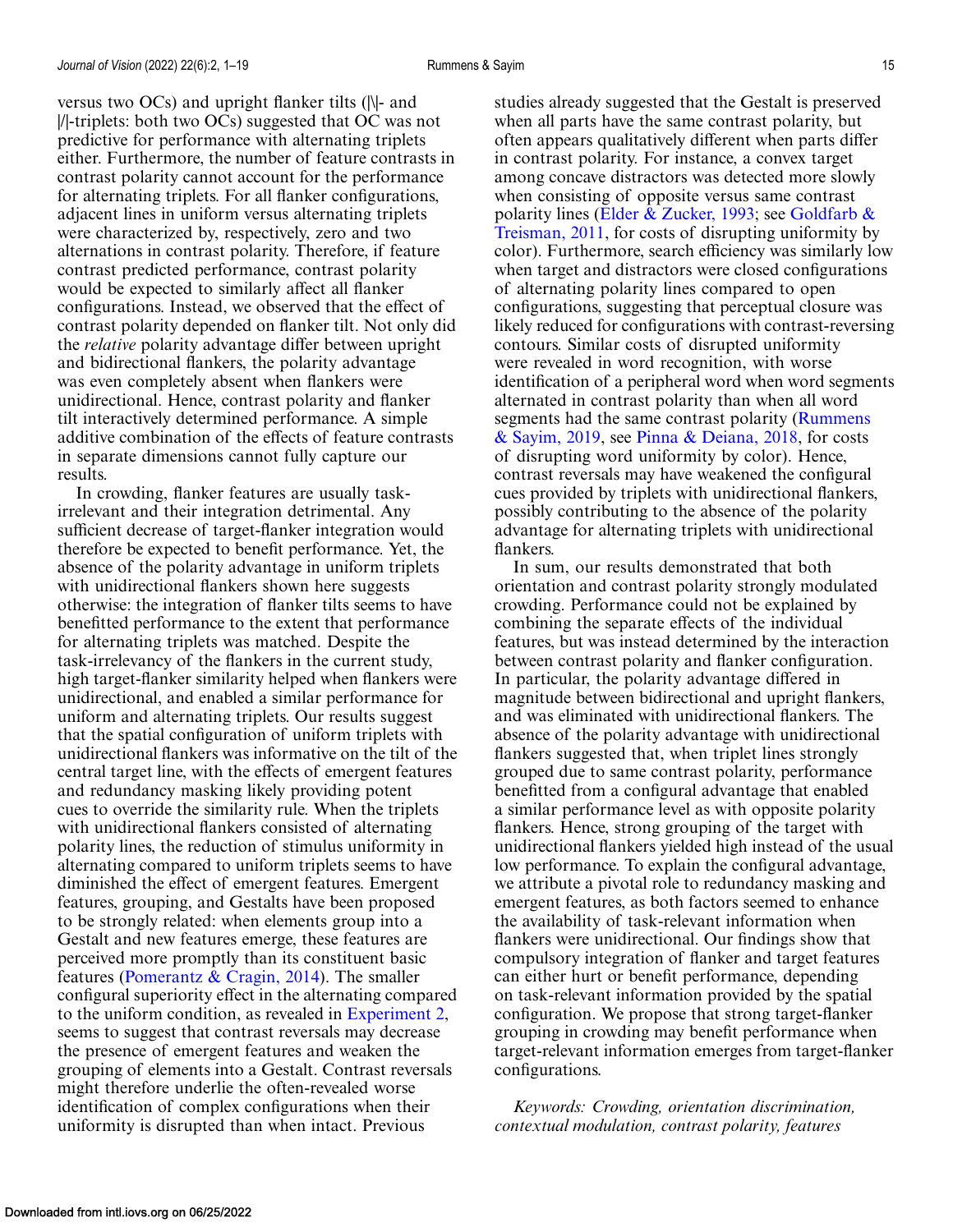# <span id="page-15-0"></span>**Acknowledgments**

Supported by the Swiss National Science Foundation (PP00P1\_163723 to Bilge Sayim).

Commercial relationships: none. Corresponding author: Koen Rummens. Email: koen.rummens@unibe.ch. Address: Institute of Psychology, Fabrikstrasse 8, 3012 Bern, Switzerland.

# **References**

- Andriessen, J. J., & Bouma, H. (1976). Eccentric vision: Adverse interactions between line segments. *Vision Research, 16*(1), 71–78.
- Astle, A. T., McGovern, D. P., & McGraw, P. V. (2014). Characterizing the role of disparity information in alleviating visual crowding. *Journal of Vision, 14*(6), 8.
- Balas, B., Nakano, L., & Rosenholtz, R. (2009). A summary-statistic representation in peripheral vision explains visual crowding. *Journal of Vision, 9*(12), 13–13.
- Banks, W. P., Larson, D. W., & Prinzmetal, W. (1979). Asymmetry of visual interference. *Perception & Psychophysics, 25*(6), 447–456.
- Banton, T., & Levi, D. M. (1993). Spatial localization of motion-defined and luminance-defined contours. *Vision Research, 33*(16), 2225–2237.
- Bernard, J. B., & Chung, S. T. (2011). The dependence of crowding on flanker complexity and target–flanker similarity. *Journal of Vision, 11*(8), 1.
- Block, N. (2013). Seeing and Windows of Integration: Seeing and Windows of Integration. *Thought: A Journal of Philosophy, 2*(1), 29–39.
- Bornet, A., Choung, O. H., Doerig, A., Whitney, D., Herzog, M. H., & Manassi, M. (2021). Global and high-level effects in crowding cannot be predicted by either high-dimensional pooling or target cueing. *Journal of Vision*, *21*(12), 10–10.
- Bouma, H. (1970). Interaction Effects in Parafoveal Letter Recognition. *Nature, 226*(5241), 177–178.
- Carrasco, M., Evert, D. L., Chang, I., & Katz, S. M. (1995). The eccentricity effect: Target eccentricity affects performance on conjunction searches. *Perception & Psychophysics, 57*(8), 1241–1261.
- Chakravarthi, R., & Cavanagh, P. (2007). Temporal properties of the polarity advantage effect in crowding. *Journal of Vision, 7*(2), 11.
- Choung, O.-H., Bornet, A., Doerig, A., & Herzog, M. H. (2021). Dissecting (un)crowding. *Journal of Vision, 21*(10), 10.
- Chung, S. T. (2010). Detection and identification of crowded mirror-image letters in normal peripheral vision. *Vision Research, 50*(3), 337–345.
- Chung, S. T. L., Levi, D. M., & Legge, G. E. (2001). Spatial-frequency and contrast properties of crowding. *Vision Research, 41*(14), 1833–1850.
- Chung, S. T. L., & Mansfield, J. S. (2009). Contrast polarity differences reduce crowding but do not benefit reading performance in peripheral vision. *Vision Research, 49*(23), 2782–2789.
- Claessens, P. M., & Wagemans, J. (2005). Perceptual grouping in Gabor lattices: Proximity and alignment. *Perception & Psychophysics, 67*(8), 1446–1459.
- Coates, D. R., Bernard, J.-B., & Chung, S. T. L. (2019). Feature contingencies when reading letter strings. *Vision Research, 156*, 84–95.
- Coates, D. R., Chin, J. M., & Chung, S. T. (2013). Factors affecting crowded acuity: Eccentricity and contrast. *Optometry and Vision Science: Official Publication of the American Academy of Optometry, 90*(7), 628–638.
- Coates, D. R., Levi, D. M., Touch, P., & Sabesan, R. (2018). Foveal Crowding Resolved. *Scientific Reports, 8*(1), 9177.
- Coates, D. R., Ludowici, C. J., & Chung, S. T. (2021). The generality of the critical spacing for crowded optotypes: From Bouma to the 21st century. *Journal of Vision, 21*(11), 18.
- Doerig, A., Bornet, A., Rosenholtz, R., Francis, G., Clarke, A. M., & Herzog, M. H. (2019). Beyond Bouma's window: How to explain global aspects of crowding? *PLoS Computational Biology, 15*(5), e1006580.
- Elder, J., & Zucker, S. (1993). The effect of contour closure on the rapid discrimination of twodimensional shapes. *Vision Research, 33*(7), 981–991.
- Gheri, C., Morgan, M. J., & Solomon, J. A. (2007). The Relationship between Search Efficiency and Crowding. *Perception, 36*(12), 1779–1787.
- Goldfarb, L., & Treisman, A. (2011). Does a color difference between parts impair the perception of a whole? A similarity between simultanagnosia patients and healthy observers. *Psychonomic Bulletin & Review, 18*(5), 877.
- Greenwood, J. A., Bex, P. J., & Dakin, S. C. (2010). Crowding Changes Appearance. *Current Biology, 20*(6), 496–501.
- Greenwood, J. A., & Parsons, M. J. (2020). Dissociable effects of visual crowding on the perception of color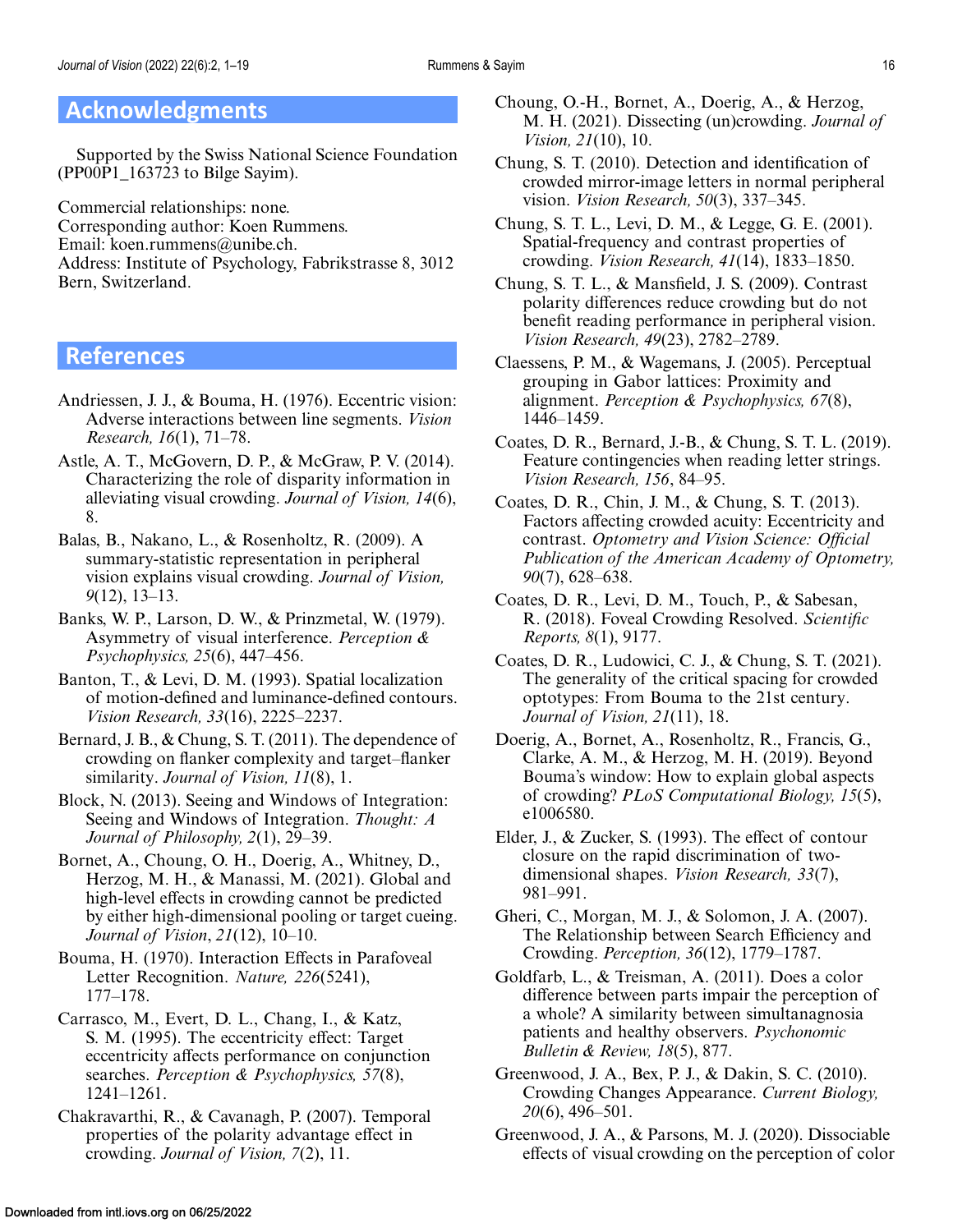<span id="page-16-0"></span>and motion. *Proceedings of the National Academy of Sciences, 117*(14), 8196–8202.

- Hariharan, S., Levi, D. M., & Klein, S. A. (2005). "Crowding" in normal and amblyopic vision assessed with Gaussian and Gabor C's. *Vision Research, 45*(5), 617–633.
- He, D., Wang, Y., & Fang, F. (2019). The Critical Role of V2 Population Receptive Fields in Visual Orientation Crowding. *Current Biology, 29*(13), 2229–2236.e3.
- He, S., Cavanagh, P., & Intriligator, J. (1996). Attentional resolution and the locus of visual awareness. *Nature, 383*(6598), 334–337.
- Herzog, M. H., & Manassi, M. (2015). Uncorking the bottleneck of crowding: A fresh look at object recognition. *Current Opinion in Behavioral Sciences, 1*, 86–93.
- Herzog, M. H., Sayim, B., Chicherov, V., & Manassi, M. (2015). Crowding, grouping, and object recognition: A matter of appearance. *Journal of Vision, 15*(6), 5.
- Huckauf, A., & Heller, D. (2002). What various kinds of errors tell us about lateral masking effects. *Visual Cognition, 9*(7), 889–910.
- Huckauf, A., & Heller, D. (2004). On the relations between crowding and visual masking. *Perception & Psychophysics, 66*(4), 584–595.
- Intriligator, J., & Cavanagh, P. (2001). The Spatial Resolution of Visual Attention. *Cognitive Psychology, 43*(3), 171–216.
- Keshvari, S., & Rosenholtz, R. (2016). Pooling of continuous features provides a unifying account of crowding. *Journal of Vision, 16*(3), 39.
- Kooi, F., Toet, A., Tripathy, S., & Levi, D. (1994). The effect of similarity and duration on spatial interaction in peripheral vision. *Spatial Vision, 8*, 255–279.
- Kubovy, M., & van den Berg, M. (2008). The whole is equal to the sum of its parts: A probabilistic model of grouping by proximity and similarity in regular patterns. *Psychological Review, 115*(1), 131– 154.
- Levi, D. M. (2008). Crowding—An essential bottleneck for object recognition: A mini-review. *Vision Research, 48*(5), 635–654.
- Levi, D. M., Hariharan, S., & Klein, S. A. (2002). Suppressive and facilitatory spatial interactions in peripheral vision: Peripheral crowding is neither size invariant nor simple contrast masking. *Journal of Vision, 2*(2), 3.
- Livne, T., & Sagi, D. (2007). Configuration influence on crowding. *Journal of Vision, 7*(2), 4.
- Livne, T., & Sagi, D. (2010). How do flankers' relations affect crowding? *Journal of Vision, 10*(3), 1.
- Luce, R. D. (1991). *Response Times: Their Role in Inferring Elementary Mental Organization*. Cary, NC: Oxford University Press.
- Malania, M., Herzog, M. H., & Westheimer, G. (2007). Grouping of contextual elements that affect vernier thresholds. *Journal of Vision, 7*(2), 1.
- Manassi, M., Sayim, B., & Herzog, M. H. (2012). Grouping, pooling, and when bigger is better in visual crowding. *Journal of Vision, 12*(10), 13.
- Manassi, M., Sayim, B., & Herzog, M. H. (2013). When crowding of crowding leads to uncrowding. *Journal of Vision, 13*(13), 10.
- Melnik, N., Coates, D. R., & Sayim, B. (2018). Emergent features in the crowding zone: When target–flanker grouping surmounts crowding. *Journal of Vision, 18*(9), 19.
- Melnik, N., Coates, D. R., & Sayim, B. (2020). Emergent features break the rules of crowding. *Scientific Reports, 10*(1), 406.
- Nazir, T. A. (1992). Effects of lateral masking and spatial precueing on gap-resolution in central and peripheral vision. *Vision Research, 32*(4), 771–777.
- Parkes, L., Lund, J., Angelucci, A., Solomon, J. A., & Morgan, M. (2001). Compulsory averaging of crowded orientation signals in human vision. *Nature Neuroscience, 4*(7), 739–744.
- Peirce, J., Gray, J. R., Simpson, S., MacAskill, M., Höchenberger, R., Sogo, H., ... et al, . (2019). PsychoPy2: Experiments in behavior made easy. *Behavior Research Methods, 51*(1), 195–203.
- Pelli, D. G., Palomares, M., & Majaj, N. J. (2004). Crowding is unlike ordinary masking: Distinguishing feature integration from detection. *Journal of Vision, 4*(12), 12.
- Pelli, D. G., & Tillman, K. A. (2008). The uncrowded window of object recognition. *Nature Neuroscience, 11*(10), 1129–1135.
- Pelli, D. G., Tillman, K. A., Freeman, J., Su, M., Berger, T. D., & Majaj, N. J. (2007). Crowding and eccentricity determine reading rate. *Journal of Vision, 7*(2), 20.
- Petrov, Y., & Popple, A. V. (2007). Crowding is directed to the fovea and preserves only feature contrast. *Journal of Vision, 7*(2), 8.
- Pinna, B., & Deiana, K. (2018). On the Role of Color in Reading and Comprehension Tasks in Dyslexic Children and Adults. *I-Perception, 9*(3), 2041669518779098.
- Põder, E. (2007). Effect of colour pop-out on the recognition of letters in crowding conditions. *Psychological Research, 71*(6), 641–645.
- Põder, E., & Wagemans, J. (2007). Crowding with conjunctions of simple features. *Journal of Vision, 7*(2), 23.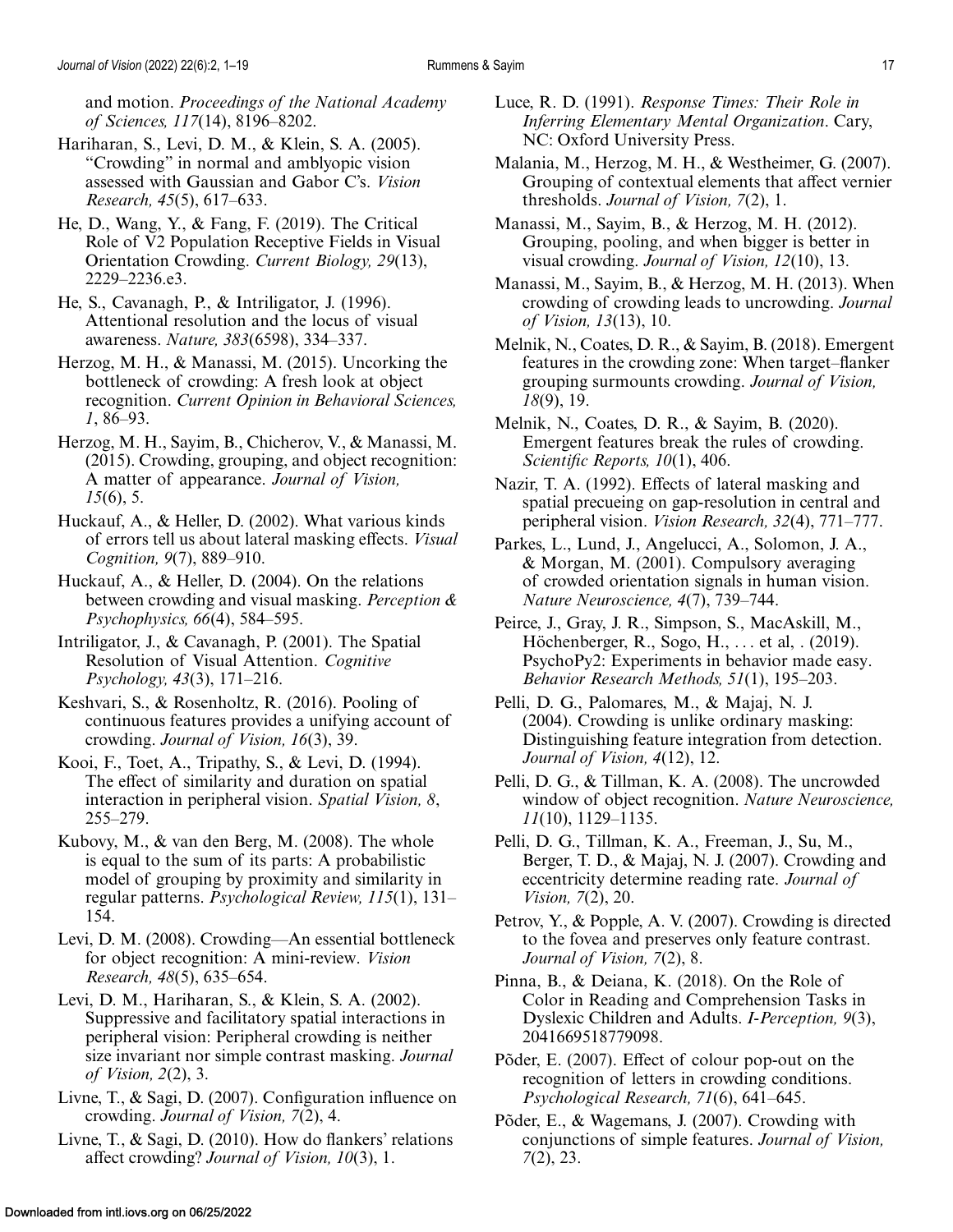- <span id="page-17-0"></span>Pomerantz, J., Chapman, C., Flynn, J., Noe, C., & Yingxue, T. (2017). Parallelism is an emergent feature not derived from the detection of individual line slopes. *Journal of Vision, 17*(10), 166.
- Pomerantz, J. R., & Cragin, A. I. (2014). *Emergent features and feature combination* (J. Wagemans, Ed.). Cary, NC: Oxford University Press.
- Pomerantz, J. R., Sager, L. C., & Stoever, R. J. (1977). Perception of wholes and of their component parts: Some configural superiority effects. *Journal of Experimental Psychology: Human Perception and Performance, 3*(3), 422–435.
- Reddy, L., & VanRullen, R. (2007). Spacing affects some but not all visual searches: Implications for theories of attention and crowding. *Journal of Vision, 7*(2), 3.
- Rosen, S., & Pelli, D. G. (2015). Crowding by a repeating pattern. *Journal of Vision, 15*(6), 10.
- Rosenholtz, R., Huang, J., Raj, A., Balas, B. J., & Ilie, L. (2012). A summary statistic representation in peripheral vision explains visual search. *Journal of Vision, 12*(4), 14.
- Rosenholtz, R., Yu, D., & Keshvari, S. (2019). Challenges to pooling models of crowding: Implications for visual mechanisms. *Journal of Vision, 19*(7), 15.
- Rummens, K., & Sayim, B. (2019). Disrupting uniformity: Feature contrasts that reduce crowding interfere with peripheral word recognition. *Vision Research, 161*, 25–35.
- Rummens, K., & Sayim, B. (2021). Broad attention uncovers benefits of stimulus uniformity in visual crowding. *Scientific Reports, 11*(1), 23976.
- Saarela, T. P., Sayim, B., Westheimer, G., & Herzog, M. H. (2009). Global stimulus configuration modulates crowding. *Journal of Vision, 9*(2), 5.
- Sayim, B., & Cavanagh, P. (2013). Grouping and Crowding Affect Target Appearance over Different Spatial Scales. *PLoS One, 8*(8), e71188.
- Sayim, B., Greenwood, J. A., & Cavanagh, P. (2014). Foveal target repetitions reduce crowding. *Journal of Vision, 14*(6), 4.
- Sayim, B., & Taylor, H. (2019). Letters Lost: Capturing Appearance in Crowded Peripheral Vision Reveals a New Kind of Masking. *Psychological Science, 30*(7), 1082–1086.
- Sayim, B., & Wagemans, J. (2017). Appearance changes and error characteristics in crowding revealed by drawings. *Journal of Vision, 17*(11), 8.
- Sayim, B., Westheimer, G., & Herzog, M. H. (Eds.). (2008a). Visual contextual modulation by figural grouping. *Presented at the 7th FENS: Forum of European Neuroscience*, Geneva, Switzerland, July 12–16, 2008. FENS Abstracts.
- Sayim, B., Westheimer, G., & Herzog, M. H. (2008b). Contrast polarity, chromaticity, and stereoscopic depth modulate contextual interactions in vernier acuity. *Journal of Vision, 8*(8), 12.
- Sayim, B., Westheimer, G., & Herzog, M. H. (2010). Gestalt Factors Modulate Basic Spatial Vision. *Psychological Science, 21*(5), 641–644.
- Sayim, B., Westheimer, G., & Herzog, M. H. (2011). Quantifying target conspicuity in contextual modulation by visual search. *Journal of Vision, 11*(1), 6.
- Scolari, M., Kohnen, A., Barton, B., & Awh, E. (2007). Spatial attention, preview, and popout: Which factors influence critical spacing in crowded displays? *Journal of Vision, 7*(2), 7.
- Solomon, J. A., Felisberti, F. M., & Morgan, M. J. (2004). Crowding and the tilt illusion: Toward a unified account. *Journal of Vision, 4*(6), 9.
- Strasburger, H., Harvey, L. O., & Rentschler, I. (1991). Contrast thresholds for identification of numeric characters in direct and eccentric view. *Perception & Psychophysics, 49*(6), 495–508.
- Stuart, J. A., & Burian, H. M. (1962). A Study of Separation Difficulty\*: Its Relationship to Visual Acuity in Normal and Amblyopic Eyes. *American Journal of Ophthalmology, 53*(3), 471–477.
- Stupina, A. I. (2011). *Perceptual Organization in Vision: Emergent Features in Two-Line Space* [Thesis, Rice University]. Retrieved from [https://scholarship.rice.edu/handle/1911/70456.](https://scholarship.rice.edu/handle/1911/70456)
- Taylor, H., & Sayim, B. (2020). Redundancy masking and the identity crowding debate. *Thought: A Journal of Philosophy, 9*(4), 257–265.
- Toet, A., & Levi, D. M. (1992). The two-dimensional shape of spatial interaction zones in the parafovea. *Vision Research, 32*(7), 1349–1357.
- Vlaskamp, B. N. S., & Hooge, I. Th. C. (2006). Crowding degrades saccadic search performance. *Vision Research, 46*(3), 417–425.
- Wallace, J. M., & Tjan, B. S. (2011). Object crowding. *Journal of Vision, 11*(6), 19.
- Watson, A. B., & Pelli, D. G. (1983). Quest: A Bayesian adaptive psychometric method. *Perception & Psychophysics, 33*(2), 113–120.
- Weisstein, N., & Harris, C. S. (1974). Visual Detection of Line Segments: An Object-Superiority Effect. *Science, 186*(4165), 752–755.
- Whitney, D., & Levi, D. M. (2011). Visual crowding: A fundamental limit on conscious perception and object recognition. *Trends in Cognitive Sciences, 15*(4), 160–168.
- Wilkinson, F., Wilson, H. R., & Ellemberg, D. (1997). Lateral interactions in peripherally viewed texture arrays. *JOSA A, 14*(9), 2057–2068.